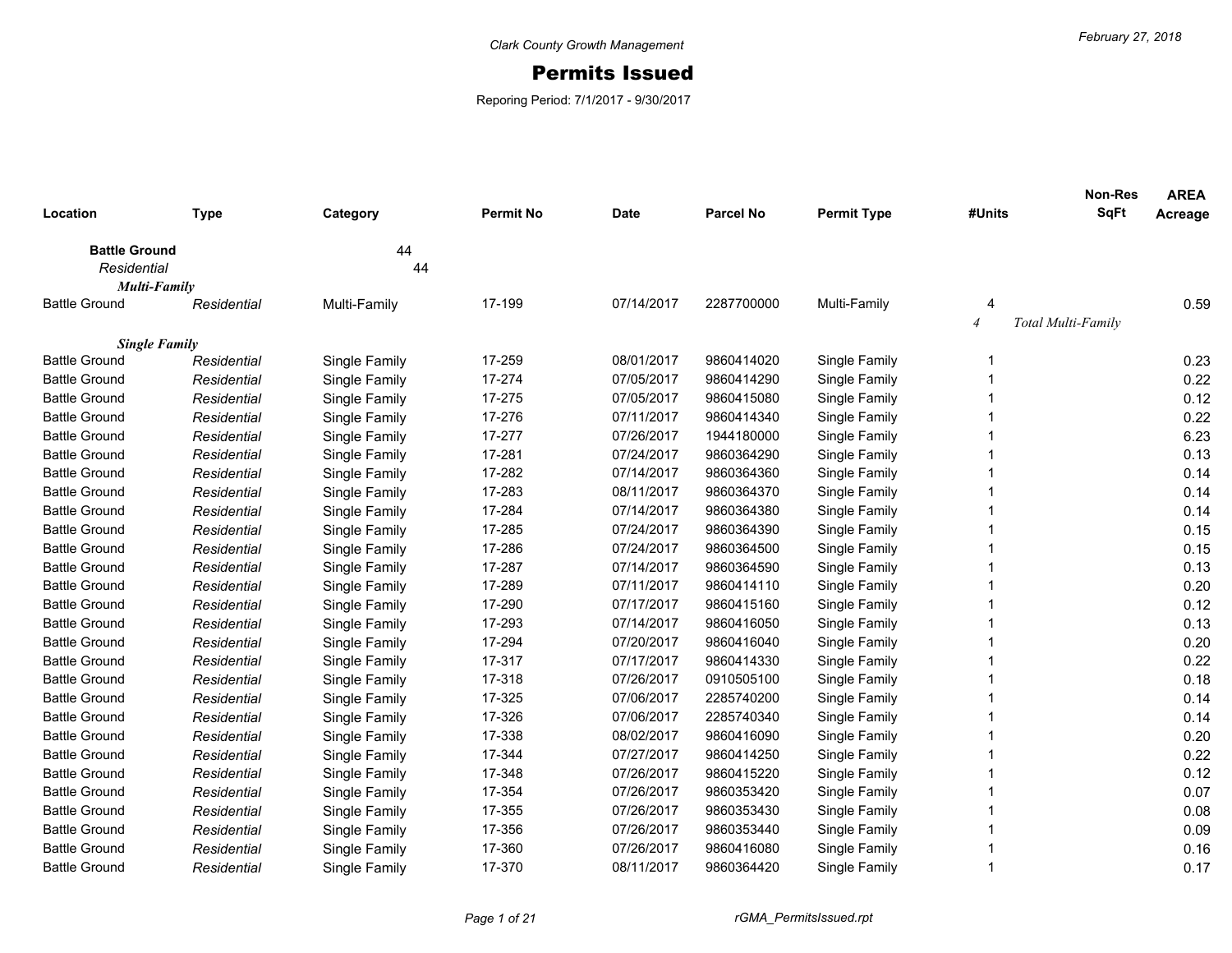| Location                                                        | <b>Type</b> | Category      | <b>Permit No</b> | <b>Date</b> | <b>Parcel No</b>               | <b>Permit Type</b>                 | #Units | <b>Non-Res</b><br><b>SqFt</b> | <b>AREA</b><br>Acreage |
|-----------------------------------------------------------------|-------------|---------------|------------------|-------------|--------------------------------|------------------------------------|--------|-------------------------------|------------------------|
| <b>Battle Ground</b>                                            |             | 44            |                  |             |                                |                                    |        |                               |                        |
| Residential<br><b>Single Family</b>                             |             | 44            |                  |             |                                |                                    |        |                               |                        |
| <b>Battle Ground</b>                                            | Residential | Single Family | 17-371           | 08/11/2017  | 9860364470                     | Single Family                      |        |                               | 0.17                   |
| <b>Battle Ground</b>                                            | Residential | Single Family | 17-374           | 08/23/2017  | 9860413960                     | Single Family                      |        |                               | 0.24                   |
| <b>Battle Ground</b>                                            | Residential | Single Family | 17-381           | 08/23/2017  | 9860414830                     | Single Family                      |        |                               | 0.13                   |
| <b>Battle Ground</b>                                            | Residential | Single Family | 17-382           | 08/23/2017  | 9860414120                     | Single Family                      |        |                               | 0.20                   |
| <b>Battle Ground</b>                                            | Residential | Single Family | 17-389           | 08/10/2017  | 9860368560                     | Single Family                      |        |                               | 0.12                   |
| <b>Battle Ground</b>                                            | Residential | Single Family | 17-411           | 08/18/2017  | 9860416070                     | Single Family                      |        |                               | 0.18                   |
| <b>Battle Ground</b>                                            | Residential | Single Family | 17-421           | 08/31/2017  | 9860416060                     | Single Family                      |        |                               | 0.14                   |
| <b>Battle Ground</b>                                            | Residential | Single Family | 17-425           | 09/25/2017  | 9860415020                     | Single Family                      |        |                               | 0.12                   |
| <b>Battle Ground</b>                                            | Residential | Single Family | 17-427           | 09/01/2017  | 9860414240                     | Single Family                      |        |                               | 0.21                   |
| <b>Battle Ground</b>                                            | Residential | Single Family | 17-428           | 09/08/2017  | 9860353450                     | Single Family                      |        |                               | 0.08                   |
| <b>Battle Ground</b>                                            | Residential | Single Family | 17-429           | 09/08/2017  | 9860353580                     | Single Family                      |        |                               | 0.07                   |
| <b>Battle Ground</b>                                            | Residential | Single Family | 17-435           | 09/01/2017  | 9860414000                     | Single Family                      |        |                               | 0.20                   |
| <b>Battle Ground</b>                                            | Residential | Single Family | 17-460           | 09/14/2017  | 1940720460                     | Single Family                      |        |                               | 1.01                   |
| <b>Battle Ground</b>                                            | Residential | Single Family | 17-462           | 09/15/2017  | 9860415200                     | Single Family                      |        |                               | 0.12                   |
| <b>Battle Ground</b>                                            | Residential | Single Family | 17-463           | 09/15/2017  | 9860413990                     | Single Family                      |        |                               | 0.21                   |
|                                                                 |             |               |                  |             |                                |                                    | 43     | Total Single Family           |                        |
|                                                                 |             |               |                  |             | <b>Battle Ground Sub Total</b> |                                    | 47     | 0                             |                        |
| <b>Battle Ground UGA</b><br>Residential<br><b>Single Family</b> |             |               |                  |             |                                |                                    |        |                               |                        |
| <b>Battle Ground UGA</b>                                        | Residential | Single Family | NHC-2017-00915   | 07/20/2017  | 1938980000                     | Single Family                      |        |                               | 2.34                   |
|                                                                 |             |               |                  |             |                                |                                    |        | Total Single Family           |                        |
|                                                                 |             |               |                  |             |                                | <b>Battle Ground UGA Sub Total</b> |        | $\mathbf 0$                   |                        |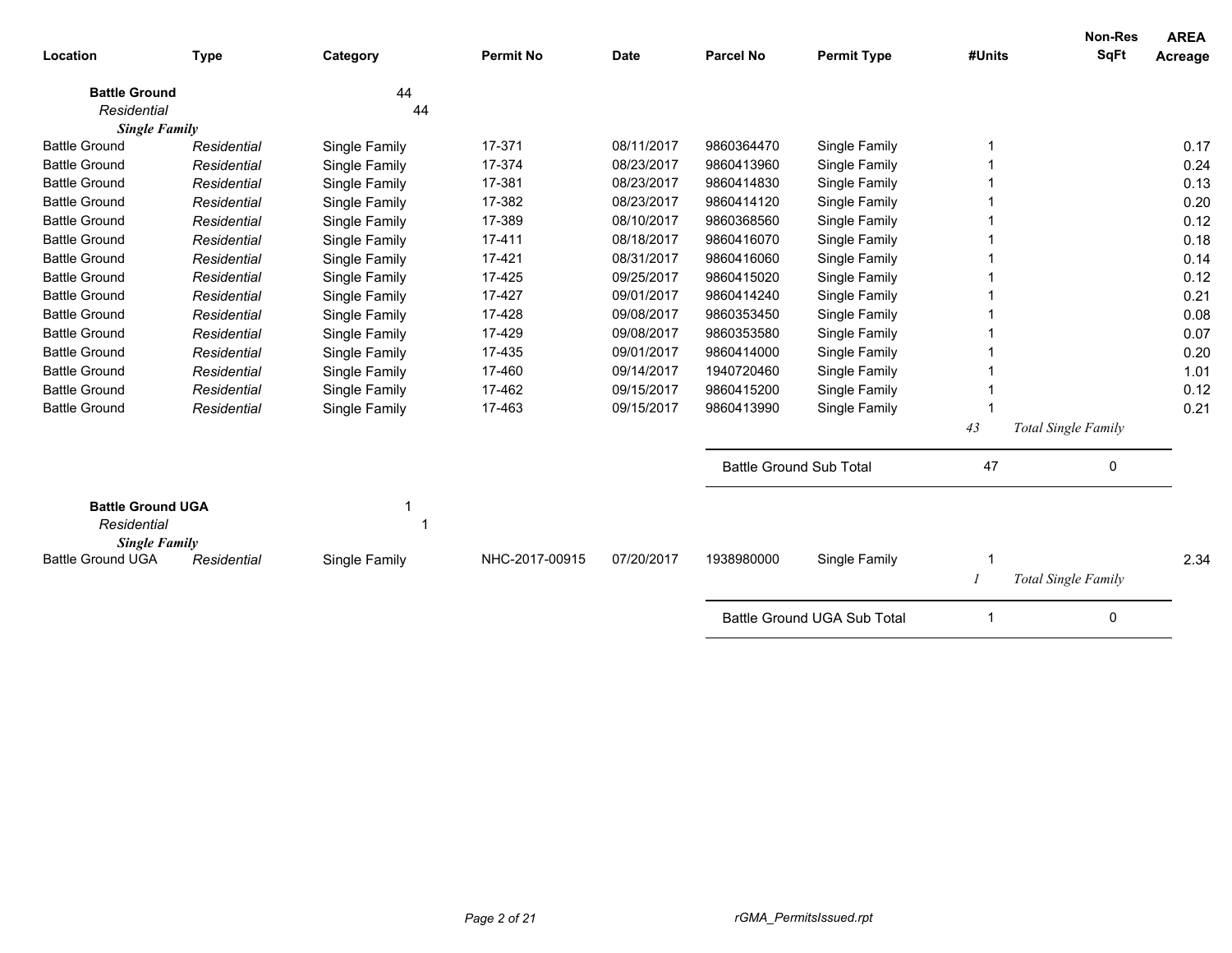| <b>SqFt</b><br><b>Permit No</b><br><b>Parcel No</b><br><b>Permit Type</b><br>#Units<br>Location<br><b>Type</b><br>Category<br><b>Date</b><br>Acreage<br>45<br>Camas<br>Residential<br>45<br><b>Multi-Family</b><br>17-00589<br>120<br>2.29<br>Multi-Family<br>08/07/2017<br>0731341680<br>Multi-Family<br>Camas<br>Residential<br>120<br>Total Multi-Family<br><b>Single Family</b><br>17-00480<br>07/11/2017<br>9860403830<br>Camas<br>Single Family<br>Single Family<br>0.14<br>Residential<br>0.16<br>17-00516<br>07/17/2017<br>9860390990<br>Single Family<br>Residential<br>Single Family<br>Camas<br>0.12<br>17-00517<br>07/17/2017<br>9860391070<br>Single Family<br>Residential<br>Single Family<br>Camas<br>0.15<br>17-00523<br>9860403780<br>Single Family<br>Residential<br>Single Family<br>07/18/2017<br>Camas<br>0.18<br>17-00542<br>07/25/2017<br>9860390760<br>Single Family<br>Residential<br>Single Family<br>Camas<br>0.18<br>17-00543<br>07/25/2017<br>9860390690<br>Single Family<br>Residential<br>Single Family<br>Camas<br>0.06<br>17-00573<br>08/07/2017<br>9860388800<br>Single Family<br>Residential<br>Single Family<br>Camas<br>17-00574<br>08/07/2017<br>9860388810<br>Single Family<br>0.04<br>Residential<br>Single Family<br>Camas<br>17-00575<br>08/07/2017<br>9860388820<br>Single Family<br>0.05<br>Residential<br>Single Family<br>Camas<br>0.05<br>Single Family<br>17-00576<br>08/07/2017<br>9860388830<br>Single Family<br>Residential<br>Camas<br>17-00577<br>0.04<br>08/07/2017<br>9860388840<br>Residential<br>Single Family<br>Single Family<br>Camas<br>17-00580<br>0.05<br>08/07/2017<br>9860388850<br>Residential<br>Single Family<br>Single Family<br>Camas<br>0.06<br>17-00581<br>08/07/2017<br>9860403000<br>Residential<br>Single Family<br>Single Family<br>Camas<br>0.05<br>17-00582<br>08/07/2017<br>9860403010<br>Residential<br>Single Family<br>Single Family<br>Camas<br>0.05<br>17-00583<br>08/07/2017<br>9860403020<br>Residential<br>Single Family<br>Single Family<br>Camas<br>17-00584<br>08/07/2017<br>9860403030<br>0.06<br>Single Family<br>Single Family<br>Camas<br>Residential<br>17-00585<br>0.06<br>Single Family<br>08/07/2017<br>9860402960<br>Single Family<br>Camas<br>Residential<br>17-00586<br>0.05<br>Single Family<br>08/07/2017<br>9860402970<br>Single Family<br>Camas<br>Residential<br>17-00587<br>0.05<br>Single Family<br>08/07/2017<br>9860402980<br>Single Family<br>Camas<br>Residential<br>17-00588<br>0.06<br>Single Family<br>08/07/2017<br>9860402990<br>Single Family<br>Camas<br>Residential<br>17-00607<br>0.12<br>Single Family<br>08/11/2017<br>9860391290<br>Single Family<br>Camas<br>Residential<br>17-00608<br>Single Family<br>08/11/2017<br>9860391300<br>Single Family<br>0.11<br>Residential<br>Camas<br>17-00609<br>08/11/2017<br>9860391320<br>Single Family<br>Single Family<br>0.12<br>Camas<br>Residential<br>17-00610<br>08/11/2017<br>1782130060<br>Single Family<br>0.20<br>Camas<br>Residential<br>Single Family<br>17-00611<br>08/11/2017<br>9860356600<br>Single Family<br>0.18<br>Camas<br>Residential<br>Single Family<br>17-00614<br>08/14/2017<br>9860403840<br>Single Family<br>0.14<br>Camas<br>Residential<br>Single Family<br>17-00619<br>08/15/2017<br>Single Family<br>0.09<br>Camas<br>Residential<br>Single Family<br>9860395380<br>17-00620<br>08/15/2017<br>9860395390<br>Single Family<br>0.09<br>Camas<br>Residential<br>Single Family<br>Camas<br>Residential<br>Single Family<br>17-00621<br>08/15/2017<br>9860395320<br>Single Family<br>0.08<br>17-00625<br>08/16/2017<br>1781180060<br>Single Family<br>0.16<br>Camas<br>Residential<br>Single Family<br>17-00640<br>08/21/2017<br>9860403910<br>Single Family<br>0.21<br>Camas<br>Single Family<br>Residential<br>0.14<br>Single Family<br>17-00647<br>08/22/2017<br>1781180070<br>Single Family<br>Camas<br>Residential<br>Single Family<br>17-00649<br>08/23/2017<br>1101870040<br>Single Family<br>0.36<br>Residential<br>Camas |       |             |               |          |            |            |               | <b>Non-Res</b> | <b>AREA</b> |
|-------------------------------------------------------------------------------------------------------------------------------------------------------------------------------------------------------------------------------------------------------------------------------------------------------------------------------------------------------------------------------------------------------------------------------------------------------------------------------------------------------------------------------------------------------------------------------------------------------------------------------------------------------------------------------------------------------------------------------------------------------------------------------------------------------------------------------------------------------------------------------------------------------------------------------------------------------------------------------------------------------------------------------------------------------------------------------------------------------------------------------------------------------------------------------------------------------------------------------------------------------------------------------------------------------------------------------------------------------------------------------------------------------------------------------------------------------------------------------------------------------------------------------------------------------------------------------------------------------------------------------------------------------------------------------------------------------------------------------------------------------------------------------------------------------------------------------------------------------------------------------------------------------------------------------------------------------------------------------------------------------------------------------------------------------------------------------------------------------------------------------------------------------------------------------------------------------------------------------------------------------------------------------------------------------------------------------------------------------------------------------------------------------------------------------------------------------------------------------------------------------------------------------------------------------------------------------------------------------------------------------------------------------------------------------------------------------------------------------------------------------------------------------------------------------------------------------------------------------------------------------------------------------------------------------------------------------------------------------------------------------------------------------------------------------------------------------------------------------------------------------------------------------------------------------------------------------------------------------------------------------------------------------------------------------------------------------------------------------------------------------------------------------------------------------------------------------------------------------------------------------------------------------------------------------------------------------------------------------------------------------------------------------------------------------------------------------------------------------------------------------------------------------------------------------------------------------------------------------------------------------------------------------------------------------------------------------------------------------------------------------------------------------|-------|-------------|---------------|----------|------------|------------|---------------|----------------|-------------|
|                                                                                                                                                                                                                                                                                                                                                                                                                                                                                                                                                                                                                                                                                                                                                                                                                                                                                                                                                                                                                                                                                                                                                                                                                                                                                                                                                                                                                                                                                                                                                                                                                                                                                                                                                                                                                                                                                                                                                                                                                                                                                                                                                                                                                                                                                                                                                                                                                                                                                                                                                                                                                                                                                                                                                                                                                                                                                                                                                                                                                                                                                                                                                                                                                                                                                                                                                                                                                                                                                                                                                                                                                                                                                                                                                                                                                                                                                                                                                                                                                               |       |             |               |          |            |            |               |                |             |
|                                                                                                                                                                                                                                                                                                                                                                                                                                                                                                                                                                                                                                                                                                                                                                                                                                                                                                                                                                                                                                                                                                                                                                                                                                                                                                                                                                                                                                                                                                                                                                                                                                                                                                                                                                                                                                                                                                                                                                                                                                                                                                                                                                                                                                                                                                                                                                                                                                                                                                                                                                                                                                                                                                                                                                                                                                                                                                                                                                                                                                                                                                                                                                                                                                                                                                                                                                                                                                                                                                                                                                                                                                                                                                                                                                                                                                                                                                                                                                                                                               |       |             |               |          |            |            |               |                |             |
|                                                                                                                                                                                                                                                                                                                                                                                                                                                                                                                                                                                                                                                                                                                                                                                                                                                                                                                                                                                                                                                                                                                                                                                                                                                                                                                                                                                                                                                                                                                                                                                                                                                                                                                                                                                                                                                                                                                                                                                                                                                                                                                                                                                                                                                                                                                                                                                                                                                                                                                                                                                                                                                                                                                                                                                                                                                                                                                                                                                                                                                                                                                                                                                                                                                                                                                                                                                                                                                                                                                                                                                                                                                                                                                                                                                                                                                                                                                                                                                                                               |       |             |               |          |            |            |               |                |             |
|                                                                                                                                                                                                                                                                                                                                                                                                                                                                                                                                                                                                                                                                                                                                                                                                                                                                                                                                                                                                                                                                                                                                                                                                                                                                                                                                                                                                                                                                                                                                                                                                                                                                                                                                                                                                                                                                                                                                                                                                                                                                                                                                                                                                                                                                                                                                                                                                                                                                                                                                                                                                                                                                                                                                                                                                                                                                                                                                                                                                                                                                                                                                                                                                                                                                                                                                                                                                                                                                                                                                                                                                                                                                                                                                                                                                                                                                                                                                                                                                                               |       |             |               |          |            |            |               |                |             |
|                                                                                                                                                                                                                                                                                                                                                                                                                                                                                                                                                                                                                                                                                                                                                                                                                                                                                                                                                                                                                                                                                                                                                                                                                                                                                                                                                                                                                                                                                                                                                                                                                                                                                                                                                                                                                                                                                                                                                                                                                                                                                                                                                                                                                                                                                                                                                                                                                                                                                                                                                                                                                                                                                                                                                                                                                                                                                                                                                                                                                                                                                                                                                                                                                                                                                                                                                                                                                                                                                                                                                                                                                                                                                                                                                                                                                                                                                                                                                                                                                               |       |             |               |          |            |            |               |                |             |
|                                                                                                                                                                                                                                                                                                                                                                                                                                                                                                                                                                                                                                                                                                                                                                                                                                                                                                                                                                                                                                                                                                                                                                                                                                                                                                                                                                                                                                                                                                                                                                                                                                                                                                                                                                                                                                                                                                                                                                                                                                                                                                                                                                                                                                                                                                                                                                                                                                                                                                                                                                                                                                                                                                                                                                                                                                                                                                                                                                                                                                                                                                                                                                                                                                                                                                                                                                                                                                                                                                                                                                                                                                                                                                                                                                                                                                                                                                                                                                                                                               |       |             |               |          |            |            |               |                |             |
|                                                                                                                                                                                                                                                                                                                                                                                                                                                                                                                                                                                                                                                                                                                                                                                                                                                                                                                                                                                                                                                                                                                                                                                                                                                                                                                                                                                                                                                                                                                                                                                                                                                                                                                                                                                                                                                                                                                                                                                                                                                                                                                                                                                                                                                                                                                                                                                                                                                                                                                                                                                                                                                                                                                                                                                                                                                                                                                                                                                                                                                                                                                                                                                                                                                                                                                                                                                                                                                                                                                                                                                                                                                                                                                                                                                                                                                                                                                                                                                                                               |       |             |               |          |            |            |               |                |             |
|                                                                                                                                                                                                                                                                                                                                                                                                                                                                                                                                                                                                                                                                                                                                                                                                                                                                                                                                                                                                                                                                                                                                                                                                                                                                                                                                                                                                                                                                                                                                                                                                                                                                                                                                                                                                                                                                                                                                                                                                                                                                                                                                                                                                                                                                                                                                                                                                                                                                                                                                                                                                                                                                                                                                                                                                                                                                                                                                                                                                                                                                                                                                                                                                                                                                                                                                                                                                                                                                                                                                                                                                                                                                                                                                                                                                                                                                                                                                                                                                                               |       |             |               |          |            |            |               |                |             |
|                                                                                                                                                                                                                                                                                                                                                                                                                                                                                                                                                                                                                                                                                                                                                                                                                                                                                                                                                                                                                                                                                                                                                                                                                                                                                                                                                                                                                                                                                                                                                                                                                                                                                                                                                                                                                                                                                                                                                                                                                                                                                                                                                                                                                                                                                                                                                                                                                                                                                                                                                                                                                                                                                                                                                                                                                                                                                                                                                                                                                                                                                                                                                                                                                                                                                                                                                                                                                                                                                                                                                                                                                                                                                                                                                                                                                                                                                                                                                                                                                               |       |             |               |          |            |            |               |                |             |
|                                                                                                                                                                                                                                                                                                                                                                                                                                                                                                                                                                                                                                                                                                                                                                                                                                                                                                                                                                                                                                                                                                                                                                                                                                                                                                                                                                                                                                                                                                                                                                                                                                                                                                                                                                                                                                                                                                                                                                                                                                                                                                                                                                                                                                                                                                                                                                                                                                                                                                                                                                                                                                                                                                                                                                                                                                                                                                                                                                                                                                                                                                                                                                                                                                                                                                                                                                                                                                                                                                                                                                                                                                                                                                                                                                                                                                                                                                                                                                                                                               |       |             |               |          |            |            |               |                |             |
|                                                                                                                                                                                                                                                                                                                                                                                                                                                                                                                                                                                                                                                                                                                                                                                                                                                                                                                                                                                                                                                                                                                                                                                                                                                                                                                                                                                                                                                                                                                                                                                                                                                                                                                                                                                                                                                                                                                                                                                                                                                                                                                                                                                                                                                                                                                                                                                                                                                                                                                                                                                                                                                                                                                                                                                                                                                                                                                                                                                                                                                                                                                                                                                                                                                                                                                                                                                                                                                                                                                                                                                                                                                                                                                                                                                                                                                                                                                                                                                                                               |       |             |               |          |            |            |               |                |             |
|                                                                                                                                                                                                                                                                                                                                                                                                                                                                                                                                                                                                                                                                                                                                                                                                                                                                                                                                                                                                                                                                                                                                                                                                                                                                                                                                                                                                                                                                                                                                                                                                                                                                                                                                                                                                                                                                                                                                                                                                                                                                                                                                                                                                                                                                                                                                                                                                                                                                                                                                                                                                                                                                                                                                                                                                                                                                                                                                                                                                                                                                                                                                                                                                                                                                                                                                                                                                                                                                                                                                                                                                                                                                                                                                                                                                                                                                                                                                                                                                                               |       |             |               |          |            |            |               |                |             |
|                                                                                                                                                                                                                                                                                                                                                                                                                                                                                                                                                                                                                                                                                                                                                                                                                                                                                                                                                                                                                                                                                                                                                                                                                                                                                                                                                                                                                                                                                                                                                                                                                                                                                                                                                                                                                                                                                                                                                                                                                                                                                                                                                                                                                                                                                                                                                                                                                                                                                                                                                                                                                                                                                                                                                                                                                                                                                                                                                                                                                                                                                                                                                                                                                                                                                                                                                                                                                                                                                                                                                                                                                                                                                                                                                                                                                                                                                                                                                                                                                               |       |             |               |          |            |            |               |                |             |
|                                                                                                                                                                                                                                                                                                                                                                                                                                                                                                                                                                                                                                                                                                                                                                                                                                                                                                                                                                                                                                                                                                                                                                                                                                                                                                                                                                                                                                                                                                                                                                                                                                                                                                                                                                                                                                                                                                                                                                                                                                                                                                                                                                                                                                                                                                                                                                                                                                                                                                                                                                                                                                                                                                                                                                                                                                                                                                                                                                                                                                                                                                                                                                                                                                                                                                                                                                                                                                                                                                                                                                                                                                                                                                                                                                                                                                                                                                                                                                                                                               |       |             |               |          |            |            |               |                |             |
|                                                                                                                                                                                                                                                                                                                                                                                                                                                                                                                                                                                                                                                                                                                                                                                                                                                                                                                                                                                                                                                                                                                                                                                                                                                                                                                                                                                                                                                                                                                                                                                                                                                                                                                                                                                                                                                                                                                                                                                                                                                                                                                                                                                                                                                                                                                                                                                                                                                                                                                                                                                                                                                                                                                                                                                                                                                                                                                                                                                                                                                                                                                                                                                                                                                                                                                                                                                                                                                                                                                                                                                                                                                                                                                                                                                                                                                                                                                                                                                                                               |       |             |               |          |            |            |               |                |             |
|                                                                                                                                                                                                                                                                                                                                                                                                                                                                                                                                                                                                                                                                                                                                                                                                                                                                                                                                                                                                                                                                                                                                                                                                                                                                                                                                                                                                                                                                                                                                                                                                                                                                                                                                                                                                                                                                                                                                                                                                                                                                                                                                                                                                                                                                                                                                                                                                                                                                                                                                                                                                                                                                                                                                                                                                                                                                                                                                                                                                                                                                                                                                                                                                                                                                                                                                                                                                                                                                                                                                                                                                                                                                                                                                                                                                                                                                                                                                                                                                                               |       |             |               |          |            |            |               |                |             |
|                                                                                                                                                                                                                                                                                                                                                                                                                                                                                                                                                                                                                                                                                                                                                                                                                                                                                                                                                                                                                                                                                                                                                                                                                                                                                                                                                                                                                                                                                                                                                                                                                                                                                                                                                                                                                                                                                                                                                                                                                                                                                                                                                                                                                                                                                                                                                                                                                                                                                                                                                                                                                                                                                                                                                                                                                                                                                                                                                                                                                                                                                                                                                                                                                                                                                                                                                                                                                                                                                                                                                                                                                                                                                                                                                                                                                                                                                                                                                                                                                               |       |             |               |          |            |            |               |                |             |
|                                                                                                                                                                                                                                                                                                                                                                                                                                                                                                                                                                                                                                                                                                                                                                                                                                                                                                                                                                                                                                                                                                                                                                                                                                                                                                                                                                                                                                                                                                                                                                                                                                                                                                                                                                                                                                                                                                                                                                                                                                                                                                                                                                                                                                                                                                                                                                                                                                                                                                                                                                                                                                                                                                                                                                                                                                                                                                                                                                                                                                                                                                                                                                                                                                                                                                                                                                                                                                                                                                                                                                                                                                                                                                                                                                                                                                                                                                                                                                                                                               |       |             |               |          |            |            |               |                |             |
|                                                                                                                                                                                                                                                                                                                                                                                                                                                                                                                                                                                                                                                                                                                                                                                                                                                                                                                                                                                                                                                                                                                                                                                                                                                                                                                                                                                                                                                                                                                                                                                                                                                                                                                                                                                                                                                                                                                                                                                                                                                                                                                                                                                                                                                                                                                                                                                                                                                                                                                                                                                                                                                                                                                                                                                                                                                                                                                                                                                                                                                                                                                                                                                                                                                                                                                                                                                                                                                                                                                                                                                                                                                                                                                                                                                                                                                                                                                                                                                                                               |       |             |               |          |            |            |               |                |             |
|                                                                                                                                                                                                                                                                                                                                                                                                                                                                                                                                                                                                                                                                                                                                                                                                                                                                                                                                                                                                                                                                                                                                                                                                                                                                                                                                                                                                                                                                                                                                                                                                                                                                                                                                                                                                                                                                                                                                                                                                                                                                                                                                                                                                                                                                                                                                                                                                                                                                                                                                                                                                                                                                                                                                                                                                                                                                                                                                                                                                                                                                                                                                                                                                                                                                                                                                                                                                                                                                                                                                                                                                                                                                                                                                                                                                                                                                                                                                                                                                                               |       |             |               |          |            |            |               |                |             |
|                                                                                                                                                                                                                                                                                                                                                                                                                                                                                                                                                                                                                                                                                                                                                                                                                                                                                                                                                                                                                                                                                                                                                                                                                                                                                                                                                                                                                                                                                                                                                                                                                                                                                                                                                                                                                                                                                                                                                                                                                                                                                                                                                                                                                                                                                                                                                                                                                                                                                                                                                                                                                                                                                                                                                                                                                                                                                                                                                                                                                                                                                                                                                                                                                                                                                                                                                                                                                                                                                                                                                                                                                                                                                                                                                                                                                                                                                                                                                                                                                               |       |             |               |          |            |            |               |                |             |
|                                                                                                                                                                                                                                                                                                                                                                                                                                                                                                                                                                                                                                                                                                                                                                                                                                                                                                                                                                                                                                                                                                                                                                                                                                                                                                                                                                                                                                                                                                                                                                                                                                                                                                                                                                                                                                                                                                                                                                                                                                                                                                                                                                                                                                                                                                                                                                                                                                                                                                                                                                                                                                                                                                                                                                                                                                                                                                                                                                                                                                                                                                                                                                                                                                                                                                                                                                                                                                                                                                                                                                                                                                                                                                                                                                                                                                                                                                                                                                                                                               |       |             |               |          |            |            |               |                |             |
|                                                                                                                                                                                                                                                                                                                                                                                                                                                                                                                                                                                                                                                                                                                                                                                                                                                                                                                                                                                                                                                                                                                                                                                                                                                                                                                                                                                                                                                                                                                                                                                                                                                                                                                                                                                                                                                                                                                                                                                                                                                                                                                                                                                                                                                                                                                                                                                                                                                                                                                                                                                                                                                                                                                                                                                                                                                                                                                                                                                                                                                                                                                                                                                                                                                                                                                                                                                                                                                                                                                                                                                                                                                                                                                                                                                                                                                                                                                                                                                                                               |       |             |               |          |            |            |               |                |             |
|                                                                                                                                                                                                                                                                                                                                                                                                                                                                                                                                                                                                                                                                                                                                                                                                                                                                                                                                                                                                                                                                                                                                                                                                                                                                                                                                                                                                                                                                                                                                                                                                                                                                                                                                                                                                                                                                                                                                                                                                                                                                                                                                                                                                                                                                                                                                                                                                                                                                                                                                                                                                                                                                                                                                                                                                                                                                                                                                                                                                                                                                                                                                                                                                                                                                                                                                                                                                                                                                                                                                                                                                                                                                                                                                                                                                                                                                                                                                                                                                                               |       |             |               |          |            |            |               |                |             |
|                                                                                                                                                                                                                                                                                                                                                                                                                                                                                                                                                                                                                                                                                                                                                                                                                                                                                                                                                                                                                                                                                                                                                                                                                                                                                                                                                                                                                                                                                                                                                                                                                                                                                                                                                                                                                                                                                                                                                                                                                                                                                                                                                                                                                                                                                                                                                                                                                                                                                                                                                                                                                                                                                                                                                                                                                                                                                                                                                                                                                                                                                                                                                                                                                                                                                                                                                                                                                                                                                                                                                                                                                                                                                                                                                                                                                                                                                                                                                                                                                               |       |             |               |          |            |            |               |                |             |
|                                                                                                                                                                                                                                                                                                                                                                                                                                                                                                                                                                                                                                                                                                                                                                                                                                                                                                                                                                                                                                                                                                                                                                                                                                                                                                                                                                                                                                                                                                                                                                                                                                                                                                                                                                                                                                                                                                                                                                                                                                                                                                                                                                                                                                                                                                                                                                                                                                                                                                                                                                                                                                                                                                                                                                                                                                                                                                                                                                                                                                                                                                                                                                                                                                                                                                                                                                                                                                                                                                                                                                                                                                                                                                                                                                                                                                                                                                                                                                                                                               |       |             |               |          |            |            |               |                |             |
|                                                                                                                                                                                                                                                                                                                                                                                                                                                                                                                                                                                                                                                                                                                                                                                                                                                                                                                                                                                                                                                                                                                                                                                                                                                                                                                                                                                                                                                                                                                                                                                                                                                                                                                                                                                                                                                                                                                                                                                                                                                                                                                                                                                                                                                                                                                                                                                                                                                                                                                                                                                                                                                                                                                                                                                                                                                                                                                                                                                                                                                                                                                                                                                                                                                                                                                                                                                                                                                                                                                                                                                                                                                                                                                                                                                                                                                                                                                                                                                                                               |       |             |               |          |            |            |               |                |             |
|                                                                                                                                                                                                                                                                                                                                                                                                                                                                                                                                                                                                                                                                                                                                                                                                                                                                                                                                                                                                                                                                                                                                                                                                                                                                                                                                                                                                                                                                                                                                                                                                                                                                                                                                                                                                                                                                                                                                                                                                                                                                                                                                                                                                                                                                                                                                                                                                                                                                                                                                                                                                                                                                                                                                                                                                                                                                                                                                                                                                                                                                                                                                                                                                                                                                                                                                                                                                                                                                                                                                                                                                                                                                                                                                                                                                                                                                                                                                                                                                                               |       |             |               |          |            |            |               |                |             |
|                                                                                                                                                                                                                                                                                                                                                                                                                                                                                                                                                                                                                                                                                                                                                                                                                                                                                                                                                                                                                                                                                                                                                                                                                                                                                                                                                                                                                                                                                                                                                                                                                                                                                                                                                                                                                                                                                                                                                                                                                                                                                                                                                                                                                                                                                                                                                                                                                                                                                                                                                                                                                                                                                                                                                                                                                                                                                                                                                                                                                                                                                                                                                                                                                                                                                                                                                                                                                                                                                                                                                                                                                                                                                                                                                                                                                                                                                                                                                                                                                               |       |             |               |          |            |            |               |                |             |
|                                                                                                                                                                                                                                                                                                                                                                                                                                                                                                                                                                                                                                                                                                                                                                                                                                                                                                                                                                                                                                                                                                                                                                                                                                                                                                                                                                                                                                                                                                                                                                                                                                                                                                                                                                                                                                                                                                                                                                                                                                                                                                                                                                                                                                                                                                                                                                                                                                                                                                                                                                                                                                                                                                                                                                                                                                                                                                                                                                                                                                                                                                                                                                                                                                                                                                                                                                                                                                                                                                                                                                                                                                                                                                                                                                                                                                                                                                                                                                                                                               |       |             |               |          |            |            |               |                |             |
|                                                                                                                                                                                                                                                                                                                                                                                                                                                                                                                                                                                                                                                                                                                                                                                                                                                                                                                                                                                                                                                                                                                                                                                                                                                                                                                                                                                                                                                                                                                                                                                                                                                                                                                                                                                                                                                                                                                                                                                                                                                                                                                                                                                                                                                                                                                                                                                                                                                                                                                                                                                                                                                                                                                                                                                                                                                                                                                                                                                                                                                                                                                                                                                                                                                                                                                                                                                                                                                                                                                                                                                                                                                                                                                                                                                                                                                                                                                                                                                                                               |       |             |               |          |            |            |               |                |             |
|                                                                                                                                                                                                                                                                                                                                                                                                                                                                                                                                                                                                                                                                                                                                                                                                                                                                                                                                                                                                                                                                                                                                                                                                                                                                                                                                                                                                                                                                                                                                                                                                                                                                                                                                                                                                                                                                                                                                                                                                                                                                                                                                                                                                                                                                                                                                                                                                                                                                                                                                                                                                                                                                                                                                                                                                                                                                                                                                                                                                                                                                                                                                                                                                                                                                                                                                                                                                                                                                                                                                                                                                                                                                                                                                                                                                                                                                                                                                                                                                                               |       |             |               |          |            |            |               |                |             |
|                                                                                                                                                                                                                                                                                                                                                                                                                                                                                                                                                                                                                                                                                                                                                                                                                                                                                                                                                                                                                                                                                                                                                                                                                                                                                                                                                                                                                                                                                                                                                                                                                                                                                                                                                                                                                                                                                                                                                                                                                                                                                                                                                                                                                                                                                                                                                                                                                                                                                                                                                                                                                                                                                                                                                                                                                                                                                                                                                                                                                                                                                                                                                                                                                                                                                                                                                                                                                                                                                                                                                                                                                                                                                                                                                                                                                                                                                                                                                                                                                               |       |             |               |          |            |            |               |                |             |
|                                                                                                                                                                                                                                                                                                                                                                                                                                                                                                                                                                                                                                                                                                                                                                                                                                                                                                                                                                                                                                                                                                                                                                                                                                                                                                                                                                                                                                                                                                                                                                                                                                                                                                                                                                                                                                                                                                                                                                                                                                                                                                                                                                                                                                                                                                                                                                                                                                                                                                                                                                                                                                                                                                                                                                                                                                                                                                                                                                                                                                                                                                                                                                                                                                                                                                                                                                                                                                                                                                                                                                                                                                                                                                                                                                                                                                                                                                                                                                                                                               |       |             |               |          |            |            |               |                |             |
|                                                                                                                                                                                                                                                                                                                                                                                                                                                                                                                                                                                                                                                                                                                                                                                                                                                                                                                                                                                                                                                                                                                                                                                                                                                                                                                                                                                                                                                                                                                                                                                                                                                                                                                                                                                                                                                                                                                                                                                                                                                                                                                                                                                                                                                                                                                                                                                                                                                                                                                                                                                                                                                                                                                                                                                                                                                                                                                                                                                                                                                                                                                                                                                                                                                                                                                                                                                                                                                                                                                                                                                                                                                                                                                                                                                                                                                                                                                                                                                                                               |       |             |               |          |            |            |               |                |             |
|                                                                                                                                                                                                                                                                                                                                                                                                                                                                                                                                                                                                                                                                                                                                                                                                                                                                                                                                                                                                                                                                                                                                                                                                                                                                                                                                                                                                                                                                                                                                                                                                                                                                                                                                                                                                                                                                                                                                                                                                                                                                                                                                                                                                                                                                                                                                                                                                                                                                                                                                                                                                                                                                                                                                                                                                                                                                                                                                                                                                                                                                                                                                                                                                                                                                                                                                                                                                                                                                                                                                                                                                                                                                                                                                                                                                                                                                                                                                                                                                                               |       |             |               |          |            |            |               |                |             |
|                                                                                                                                                                                                                                                                                                                                                                                                                                                                                                                                                                                                                                                                                                                                                                                                                                                                                                                                                                                                                                                                                                                                                                                                                                                                                                                                                                                                                                                                                                                                                                                                                                                                                                                                                                                                                                                                                                                                                                                                                                                                                                                                                                                                                                                                                                                                                                                                                                                                                                                                                                                                                                                                                                                                                                                                                                                                                                                                                                                                                                                                                                                                                                                                                                                                                                                                                                                                                                                                                                                                                                                                                                                                                                                                                                                                                                                                                                                                                                                                                               |       |             |               |          |            |            |               |                |             |
|                                                                                                                                                                                                                                                                                                                                                                                                                                                                                                                                                                                                                                                                                                                                                                                                                                                                                                                                                                                                                                                                                                                                                                                                                                                                                                                                                                                                                                                                                                                                                                                                                                                                                                                                                                                                                                                                                                                                                                                                                                                                                                                                                                                                                                                                                                                                                                                                                                                                                                                                                                                                                                                                                                                                                                                                                                                                                                                                                                                                                                                                                                                                                                                                                                                                                                                                                                                                                                                                                                                                                                                                                                                                                                                                                                                                                                                                                                                                                                                                                               |       |             |               |          |            |            |               |                |             |
|                                                                                                                                                                                                                                                                                                                                                                                                                                                                                                                                                                                                                                                                                                                                                                                                                                                                                                                                                                                                                                                                                                                                                                                                                                                                                                                                                                                                                                                                                                                                                                                                                                                                                                                                                                                                                                                                                                                                                                                                                                                                                                                                                                                                                                                                                                                                                                                                                                                                                                                                                                                                                                                                                                                                                                                                                                                                                                                                                                                                                                                                                                                                                                                                                                                                                                                                                                                                                                                                                                                                                                                                                                                                                                                                                                                                                                                                                                                                                                                                                               |       |             |               |          |            |            |               |                |             |
|                                                                                                                                                                                                                                                                                                                                                                                                                                                                                                                                                                                                                                                                                                                                                                                                                                                                                                                                                                                                                                                                                                                                                                                                                                                                                                                                                                                                                                                                                                                                                                                                                                                                                                                                                                                                                                                                                                                                                                                                                                                                                                                                                                                                                                                                                                                                                                                                                                                                                                                                                                                                                                                                                                                                                                                                                                                                                                                                                                                                                                                                                                                                                                                                                                                                                                                                                                                                                                                                                                                                                                                                                                                                                                                                                                                                                                                                                                                                                                                                                               |       |             |               |          |            |            |               |                |             |
|                                                                                                                                                                                                                                                                                                                                                                                                                                                                                                                                                                                                                                                                                                                                                                                                                                                                                                                                                                                                                                                                                                                                                                                                                                                                                                                                                                                                                                                                                                                                                                                                                                                                                                                                                                                                                                                                                                                                                                                                                                                                                                                                                                                                                                                                                                                                                                                                                                                                                                                                                                                                                                                                                                                                                                                                                                                                                                                                                                                                                                                                                                                                                                                                                                                                                                                                                                                                                                                                                                                                                                                                                                                                                                                                                                                                                                                                                                                                                                                                                               | Camas | Residential | Single Family | 17-00656 | 08/24/2017 | 9860356450 | Single Family |                | 0.24        |
| Single Family<br>17-00687<br>08/31/2017<br>Single Family<br>0.31<br>Residential<br>1273690020<br>Camas                                                                                                                                                                                                                                                                                                                                                                                                                                                                                                                                                                                                                                                                                                                                                                                                                                                                                                                                                                                                                                                                                                                                                                                                                                                                                                                                                                                                                                                                                                                                                                                                                                                                                                                                                                                                                                                                                                                                                                                                                                                                                                                                                                                                                                                                                                                                                                                                                                                                                                                                                                                                                                                                                                                                                                                                                                                                                                                                                                                                                                                                                                                                                                                                                                                                                                                                                                                                                                                                                                                                                                                                                                                                                                                                                                                                                                                                                                                        |       |             |               |          |            |            |               |                |             |
| Single Family<br>17-00688<br>08/31/2017<br>9860395400<br>Single Family<br>0.09<br>Camas<br>Residential                                                                                                                                                                                                                                                                                                                                                                                                                                                                                                                                                                                                                                                                                                                                                                                                                                                                                                                                                                                                                                                                                                                                                                                                                                                                                                                                                                                                                                                                                                                                                                                                                                                                                                                                                                                                                                                                                                                                                                                                                                                                                                                                                                                                                                                                                                                                                                                                                                                                                                                                                                                                                                                                                                                                                                                                                                                                                                                                                                                                                                                                                                                                                                                                                                                                                                                                                                                                                                                                                                                                                                                                                                                                                                                                                                                                                                                                                                                        |       |             |               |          |            |            |               |                |             |
| Single Family<br>17-00689<br>08/31/2017<br>9860395410<br>Single Family<br>0.09<br>Camas<br>Residential                                                                                                                                                                                                                                                                                                                                                                                                                                                                                                                                                                                                                                                                                                                                                                                                                                                                                                                                                                                                                                                                                                                                                                                                                                                                                                                                                                                                                                                                                                                                                                                                                                                                                                                                                                                                                                                                                                                                                                                                                                                                                                                                                                                                                                                                                                                                                                                                                                                                                                                                                                                                                                                                                                                                                                                                                                                                                                                                                                                                                                                                                                                                                                                                                                                                                                                                                                                                                                                                                                                                                                                                                                                                                                                                                                                                                                                                                                                        |       |             |               |          |            |            |               |                |             |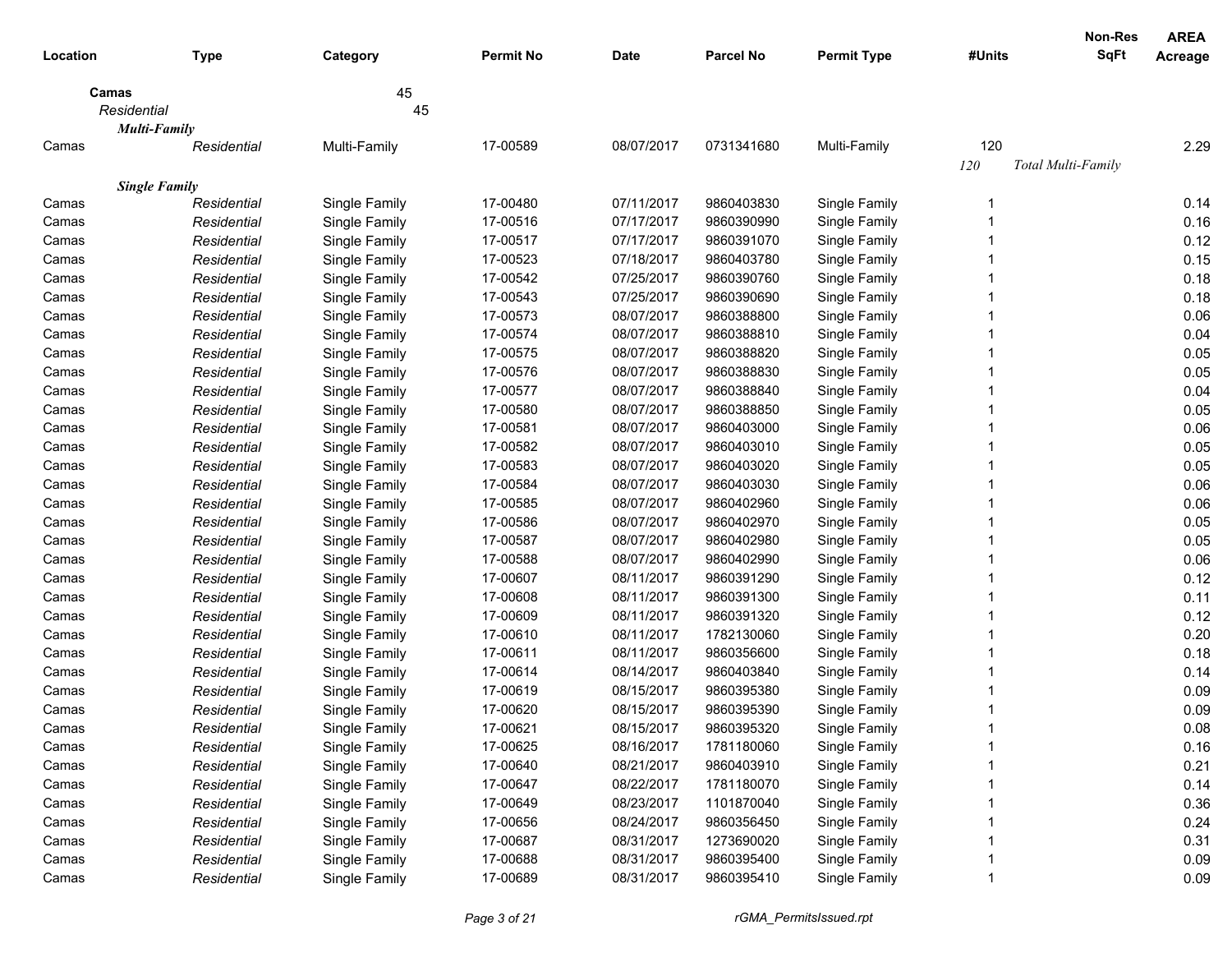| Location             | <b>Type</b> | Category      | <b>Permit No</b> | Date       | <b>Parcel No</b> | <b>Permit Type</b> | #Units | Non-Res<br><b>SqFt</b>     | <b>AREA</b><br>Acreage |
|----------------------|-------------|---------------|------------------|------------|------------------|--------------------|--------|----------------------------|------------------------|
| Camas                |             | 45            |                  |            |                  |                    |        |                            |                        |
| Residential          |             | 45            |                  |            |                  |                    |        |                            |                        |
| <b>Single Family</b> |             |               |                  |            |                  |                    |        |                            |                        |
| Camas                | Residential | Single Family | 17-00690         | 08/31/2017 | 9860395420       | Single Family      |        |                            | 0.09                   |
| Camas                | Residential | Single Family | 17-00691         | 08/31/2017 | 9860395430       | Single Family      |        |                            | 0.09                   |
| Camas                | Residential | Single Family | 17-00692         | 08/31/2017 | 9860395440       | Single Family      |        |                            | 0.09                   |
| Camas                | Residential | Single Family | 17-00693         | 08/31/2017 | 9860395470       | Single Family      |        |                            | 0.09                   |
| Camas                | Residential | Single Family | 17-00696         | 09/05/2017 | 9860390510       | Single Family      |        |                            | 0.19                   |
| Camas                | Residential | Single Family | 17-00697         | 09/05/2017 | 9860390540       | Single Family      |        |                            | 0.21                   |
| Camas                | Residential | Single Family | 17-00698         | 09/05/2017 | 9860390650       | Single Family      |        |                            | 0.17                   |
|                      |             |               |                  |            |                  |                    | 44     | <b>Total Single Family</b> |                        |
|                      |             |               |                  |            | Camas Sub Total  |                    | 164    | 0                          |                        |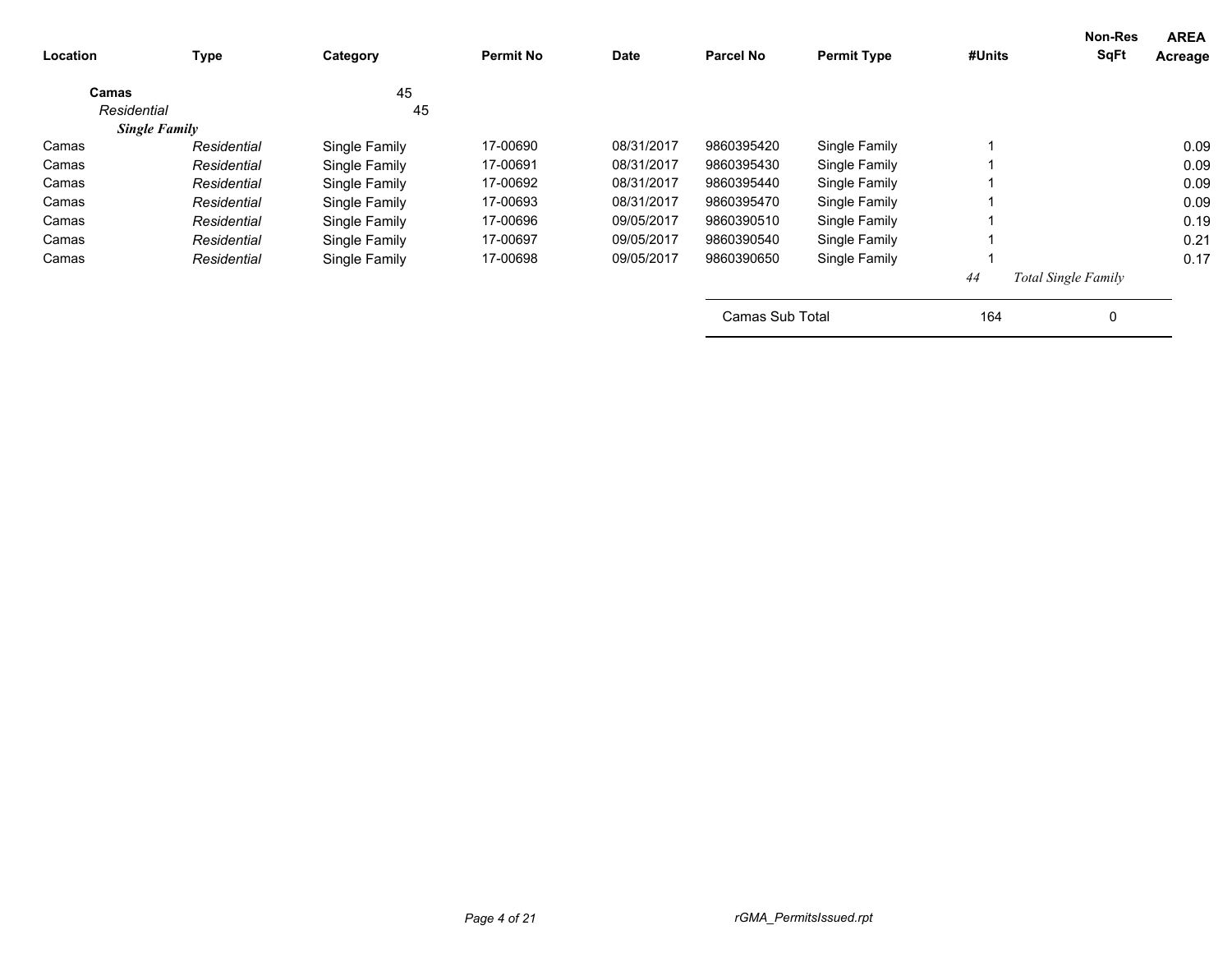| Location         | <b>Type</b>          | Category      | <b>Permit No</b> | Date       | <b>Parcel No</b>    | <b>Permit Type</b> | #Units | <b>Non-Res</b><br><b>SqFt</b> | <b>AREA</b><br>Acreage |
|------------------|----------------------|---------------|------------------|------------|---------------------|--------------------|--------|-------------------------------|------------------------|
| <b>La Center</b> |                      | 10            |                  |            |                     |                    |        |                               |                        |
| Residential      |                      | 10            |                  |            |                     |                    |        |                               |                        |
|                  | <b>Single Family</b> |               |                  |            |                     |                    |        |                               |                        |
| La Center        | Residential          | Single Family | RN17-0009        | 07/05/2017 | 9860402640          | Single Family      |        |                               | 0.17                   |
| La Center        | Residential          | Single Family | RN17-0010        | 07/31/2017 | 2588940040          | Single Family      |        |                               | 0.22                   |
| La Center        | Residential          | Single Family | RN17-0011        | 07/21/2017 | 9860385250          | Single Family      |        |                               | 3.60                   |
| La Center        | Residential          | Single Family | RN17-0012        | 08/09/2017 | 2588940680          | Single Family      |        |                               | 0.23                   |
| La Center        | Residential          | Single Family | RN17-0013        | 08/09/2017 | 2588940120          | Single Family      |        |                               | 0.19                   |
| La Center        | Residential          | Single Family | RN17-0014        | 08/17/2017 | 9860402580          | Single Family      |        |                               | 0.20                   |
| La Center        | Residential          | Single Family | RN17-0015        | 09/07/2017 | 9860402630          | Single Family      |        |                               | 0.17                   |
| La Center        | Residential          | Single Family | RN17-0016        | 09/01/2017 | 9860402590          | Single Family      |        |                               | 0.17                   |
| La Center        | Residential          | Single Family | RN17-0017        | 09/06/2017 | 2588940200          | Single Family      |        |                               | 0.24                   |
| La Center        | Residential          | Single Family | RN17-0018        | 09/15/2017 | 2588941000          | Single Family      |        |                               | 0.22                   |
|                  |                      |               |                  |            |                     |                    | 10     | Total Single Family           |                        |
|                  |                      |               |                  |            | La Center Sub Total |                    | 10     | 0                             |                        |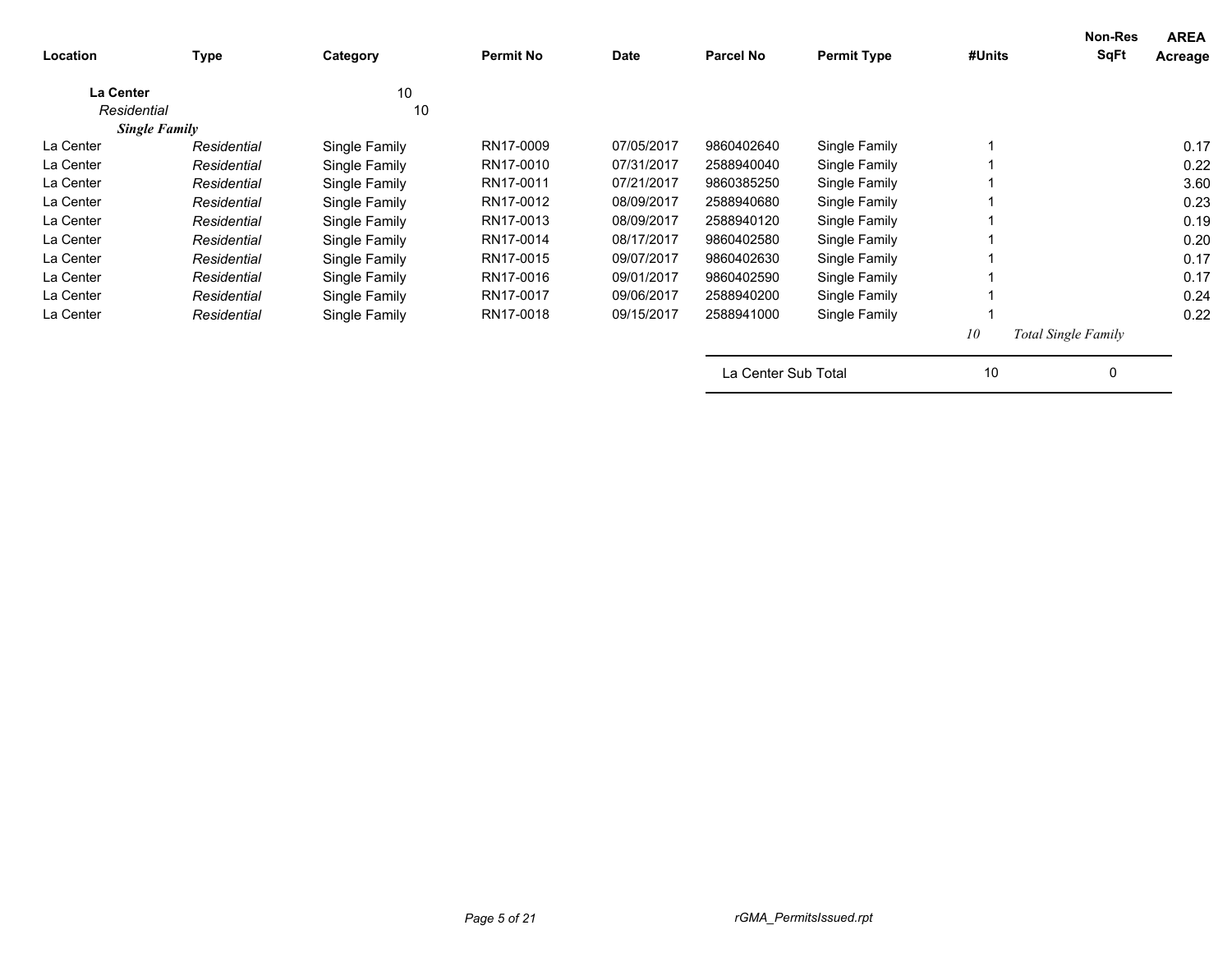| Location             | <b>Type</b>     | Category                | <b>Permit No</b> | <b>Date</b> | <b>Parcel No</b> | <b>Permit Type</b>      | #Units | <b>Non-Res</b><br><b>SqFt</b> | <b>AREA</b><br>Acreage |
|----------------------|-----------------|-------------------------|------------------|-------------|------------------|-------------------------|--------|-------------------------------|------------------------|
| <b>Ridgefield</b>    |                 | 20                      |                  |             |                  |                         |        |                               |                        |
| Non-Residential      |                 | 3                       |                  |             |                  |                         |        |                               |                        |
| Ridgefield           | Non-Residential | <b>Other Commercial</b> | COM-17-0007      | 09/26/2017  | 2142040000       | <b>Other Commercial</b> |        | 5,000                         | 1.38                   |
| Ridgefield           | Non-Residential | <b>Other Commercial</b> | COM-17-0031      | 09/27/2017  | 2156070020       | <b>Other Commercial</b> |        | 22,000                        | 3.91                   |
| Ridgefield           | Non-Residential | Other Commercial        | COM-17-0032      | 09/27/2017  | 2156070020       | <b>Other Commercial</b> |        | 21,000                        | 3.91                   |
|                      |                 |                         |                  |             |                  |                         |        | 48000.00                      |                        |
| Residential          |                 | 17                      |                  |             |                  |                         |        |                               |                        |
| <b>Single Family</b> |                 |                         |                  |             |                  |                         |        |                               |                        |
| Ridgefield           | Residential     | Single Family           | BLD-17-0073      | 07/20/2017  | 9860386110       | Single Family           |        |                               | 0.21                   |
| Ridgefield           | Residential     | Single Family           | BLD-17-0082      | 07/20/2017  | 9860428970       | Single Family           |        |                               | 0.14                   |
| Ridgefield           | Residential     | Single Family           | BLD-17-0083      | 07/12/2017  | 9860386080       | Single Family           |        |                               | 0.20                   |
| Ridgefield           | Residential     | Single Family           | BLD-17-0085      | 07/13/2017  | 9860375500       | Single Family           |        |                               | 0.14                   |
| Ridgefield           | Residential     | Single Family           | BLD-17-0086      | 08/02/2017  | 9860386210       | Single Family           |        |                               | 0.28                   |
| Ridgefield           | Residential     | Single Family           | BLD-17-0087      | 08/28/2017  | 0673691520       | Single Family           |        |                               | 0.31                   |
| Ridgefield           | Residential     | Single Family           | BLD-17-0088      | 08/02/2017  | 0683182060       | Single Family           |        |                               | 0.15                   |
| Ridgefield           | Residential     | Single Family           | BLD-17-0089      | 08/02/2017  | 9860386200       | Single Family           |        |                               | 0.28                   |
| Ridgefield           | Residential     | Single Family           | BLD-17-0090      | 08/31/2017  | 9860286990       | Single Family           |        |                               | 0.20                   |
| Ridgefield           | Residential     | Single Family           | BLD-17-0091      | 08/09/2017  | 2135270000       | Single Family           |        |                               | 1.57                   |
| Ridgefield           | Residential     | Single Family           | BLD-17-0097      | 08/24/2017  | 0683181600       | Single Family           |        |                               | 0.16                   |
| Ridgefield           | Residential     | Single Family           | BLD-17-0099      | 09/27/2017  | 9860429230       | Single Family           |        |                               | 0.17                   |
| Ridgefield           | Residential     | Single Family           | BLD-17-0101      | 09/21/2017  | 9860428990       | Single Family           |        |                               | 0.15                   |
| Ridgefield           | Residential     | Single Family           | BLD-17-0102      | 09/21/2017  | 9860428980       | Single Family           |        |                               | 0.15                   |
| Ridgefield           | Residential     | Single Family           | BLD-17-0103      | 09/29/2017  | 9860428960       | Single Family           |        |                               | 0.15                   |
| Ridgefield           | Residential     | Single Family           | BLD-17-0105      | 09/29/2017  | 9860429050       | Single Family           |        |                               | 0.15                   |
| Ridgefield           | Residential     | Single Family           | BLD-17-0106      | 09/25/2017  | 9860429020       | Single Family           |        |                               | 0.18                   |
|                      |                 |                         |                  |             |                  |                         | 17     | Total Single Family           |                        |

Ridgefield Sub Total 17 17 48,000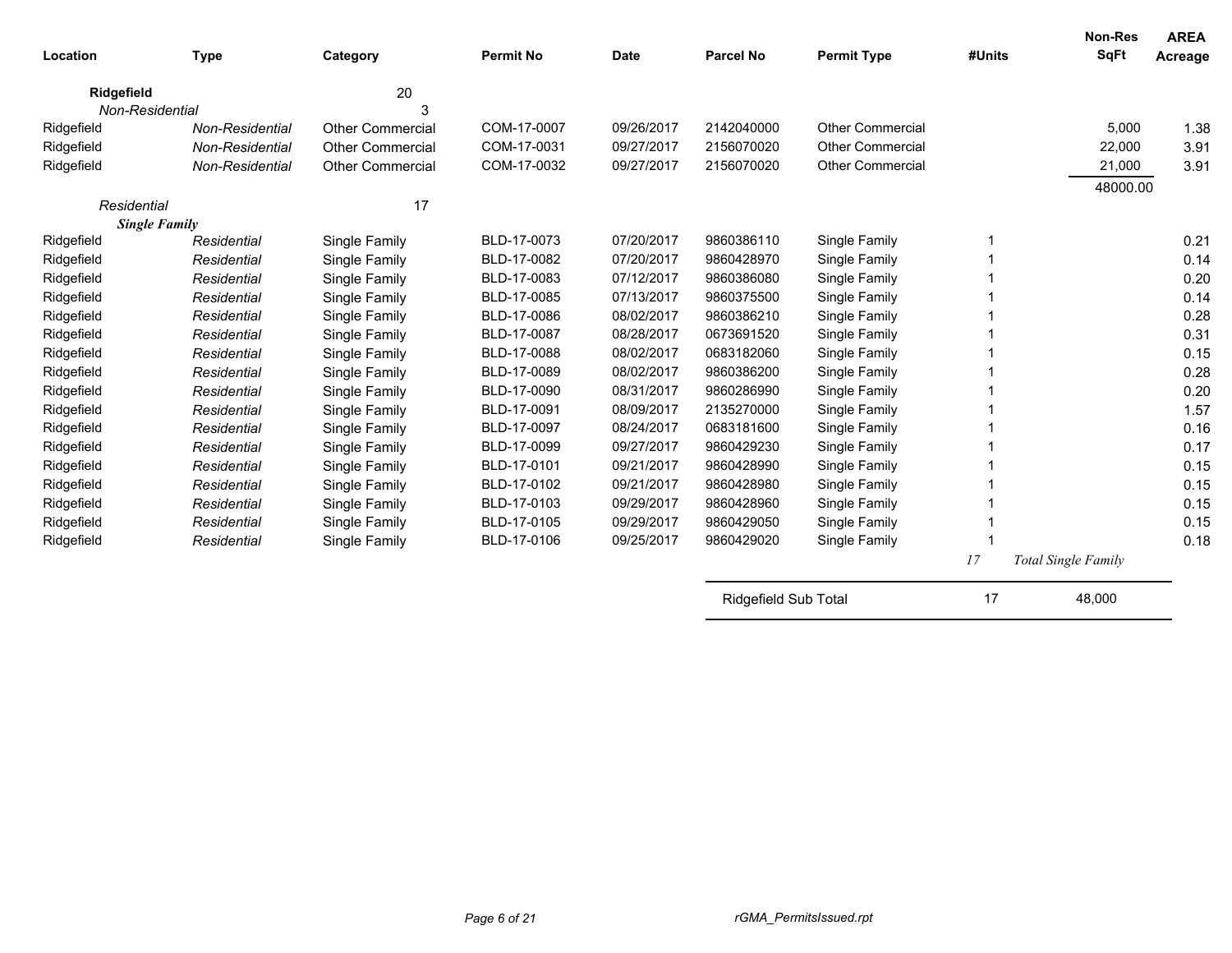|             |                        |                         |                  |             |                  |                         |        | Non-Res            | <b>AREA</b> |
|-------------|------------------------|-------------------------|------------------|-------------|------------------|-------------------------|--------|--------------------|-------------|
| Location    | <b>Type</b>            | Category                | <b>Permit No</b> | <b>Date</b> | <b>Parcel No</b> | <b>Permit Type</b>      | #Units | <b>SqFt</b>        | Acreage     |
| Vancouver   |                        | 55                      |                  |             |                  |                         |        |                    |             |
|             | Non-Residential        | 13                      |                  |             |                  |                         |        |                    |             |
| Vancouver   | <b>Non-Residential</b> | <b>Other Commercial</b> | CMI-215720       | 09/21/2017  | 0338290010       | <b>Other Commercial</b> |        | 10,500             | 1.03        |
| Vancouver   | <b>Non-Residential</b> | <b>Other Commercial</b> | CMI-217230       | 08/10/2017  | 0337900000       | <b>Other Commercial</b> |        | 4,618              | 4.88        |
| Vancouver   | <b>Non-Residential</b> | <b>Other Commercial</b> | CMI-217231       | 08/24/2017  | 9860385900       | <b>Other Commercial</b> |        | 15,575             | 1.23        |
| Vancouver   | <b>Non-Residential</b> | <b>Other Commercial</b> | CMI-218872       | 08/28/2017  | 1656780000       | <b>Other Commercial</b> |        | 17,729             | 0.95        |
| Vancouver   | <b>Non-Residential</b> | <b>Other Commercial</b> | CMI-219339       | 09/21/2017  | 1473860000       | <b>Other Commercial</b> |        | 12,900             | 1.16        |
| Vancouver   | <b>Non-Residential</b> | <b>Other Commercial</b> | CMI-219441       | 08/31/2017  | 0294670770       | <b>Other Commercial</b> |        | 2,918              | 0.28        |
| Vancouver   | <b>Non-Residential</b> | <b>Other Commercial</b> | CMI-219465       | 08/24/2017  | 9860385900       | <b>Other Commercial</b> |        | 14,276             | 1.23        |
| Vancouver   | <b>Non-Residential</b> | Other Commercial        | CMI-219780       | 07/19/2017  | 1626210100       | <b>Other Commercial</b> |        | 30,400             | 2.65        |
| Vancouver   | <b>Non-Residential</b> | Other Commercial        | CMI-220481       | 09/14/2017  | 9860363680       | <b>Other Commercial</b> |        | 8,915              | 0.31        |
| Vancouver   | <b>Non-Residential</b> | <b>Other Commercial</b> | CMI-221166       | 07/17/2017  | 1104700000       | <b>Other Commercial</b> |        | 9,830              | 0.83        |
| Vancouver   | <b>Non-Residential</b> | Other Commercial        | CMI-221647       | 09/15/2017  | 1629650000       | <b>Other Commercial</b> |        | 4,736              | 0.92        |
| Vancouver   | <b>Non-Residential</b> | Other Commercial        | CMI-221835       | 08/18/2017  | 1598080000       | <b>Other Commercial</b> |        | 8,031              | 0.66        |
| Vancouver   | <b>Non-Residential</b> | <b>Other Commercial</b> | CMI-225775       | 09/08/2017  | 0379169650       | Other Commercial        |        | 45,000             | 4.50        |
|             |                        |                         |                  |             |                  |                         |        | 185428.00          |             |
| Residential |                        | 42                      |                  |             |                  |                         |        |                    |             |
|             | Multi-Family           |                         |                  |             |                  |                         |        |                    |             |
| Vancouver   | Residential            | Multi-Family            | CMI-212160       | 08/08/2017  | 0427500000       | Multi-Family            | 30     |                    | 0.10        |
| Vancouver   | Residential            | Multi-Family            | CMI-216688       | 07/03/2017  | 1100050000       | Multi-Family            | 15     |                    | 1.65        |
| Vancouver   | Residential            | Multi-Family            | CMI-218100       | 09/22/2017  | 0294670770       | Multi-Family            | 24     |                    | 0.28        |
| Vancouver   | Residential            | Multi-Family            | CMI-218102       | 09/22/2017  | 0294670770       | Multi-Family            | 24     |                    | 0.28        |
|             |                        |                         |                  |             |                  |                         | 93     | Total Multi-Family |             |
|             | <b>Single Family</b>   |                         |                  |             |                  |                         |        |                    |             |
| Vancouver   | Residential            | Additions               | RES-219649       | 07/21/2017  | 0049500000       | Additions               |        |                    | 0.17        |
| Vancouver   | Residential            | Single Family           | NHC-2017-00407   | 07/20/2017  | 9860365930       | Single Family           |        |                    | 0.07        |
| Vancouver   | Residential            | Single Family           | NHC-2017-00602   | 07/20/2017  | 9860365950       | Single Family           |        |                    | 0.07        |
| Vancouver   | Residential            | Single Family           | NHC-2017-01456   | 07/20/2017  | 9860366210       | Single Family           |        |                    | 0.07        |
| Vancouver   | Residential            | Single Family           | NHC-2017-01768   | 07/31/2017  | 9860366260       | Single Family           |        |                    | 0.07        |
| Vancouver   | Residential            | Single Family           | RES-192844       | 07/27/2017  | 0602500000       | Single Family           |        |                    | 0.08        |
| Vancouver   | Residential            | Single Family           | RES-205359       | 09/25/2017  | 1099769930       | Single Family           |        |                    | 0.10        |
| Vancouver   | Residential            | Single Family           | RES-205379       | 09/25/2017  | 1099769870       | Single Family           |        |                    | 0.10        |
| Vancouver   | Residential            | Single Family           | RES-205381       | 09/25/2017  | 1099769950       | Single Family           |        |                    | 0.10        |
| Vancouver   | Residential            | Single Family           | RES-205382       | 09/25/2017  | 1099769910       | Single Family           |        |                    | 0.10        |
| Vancouver   | Residential            | Single Family           | RES-210274       | 07/21/2017  | 1637630940       | Single Family           |        |                    | 0.05        |
| Vancouver   | Residential            | Single Family           | RES-210290       | 07/21/2017  | 1637630960       | Single Family           |        |                    | 0.06        |
| Vancouver   | Residential            | Single Family           | RES-219796       | 08/17/2017  | 9860422420       | Single Family           |        |                    | 0.06        |
| Vancouver   | Residential            | Single Family           | RES-220018       | 07/03/2017  | 1130350000       | Single Family           |        |                    | 0.15        |
| Vancouver   | Residential            | Single Family           | RES-220275       | 07/11/2017  | 9860353830       | Single Family           |        |                    | 0.09        |
| Vancouver   | Residential            | Single Family           | RES-220971       | 07/14/2017  | 1640910000       | Single Family           |        |                    | 0.17        |
| Vancouver   | Residential            | Single Family           | RES-221003       | 07/12/2017  | 9860395230       | Single Family           |        |                    | 0.19        |
| Vancouver   | Residential            | Single Family           | RES-221586       | 08/23/2017  | 1635050200       | Single Family           |        |                    | 0.09        |
| Vancouver   | Residential            | Single Family           | RES-223281       | 09/11/2017  | 9860422450       | Single Family           |        |                    | 0.06        |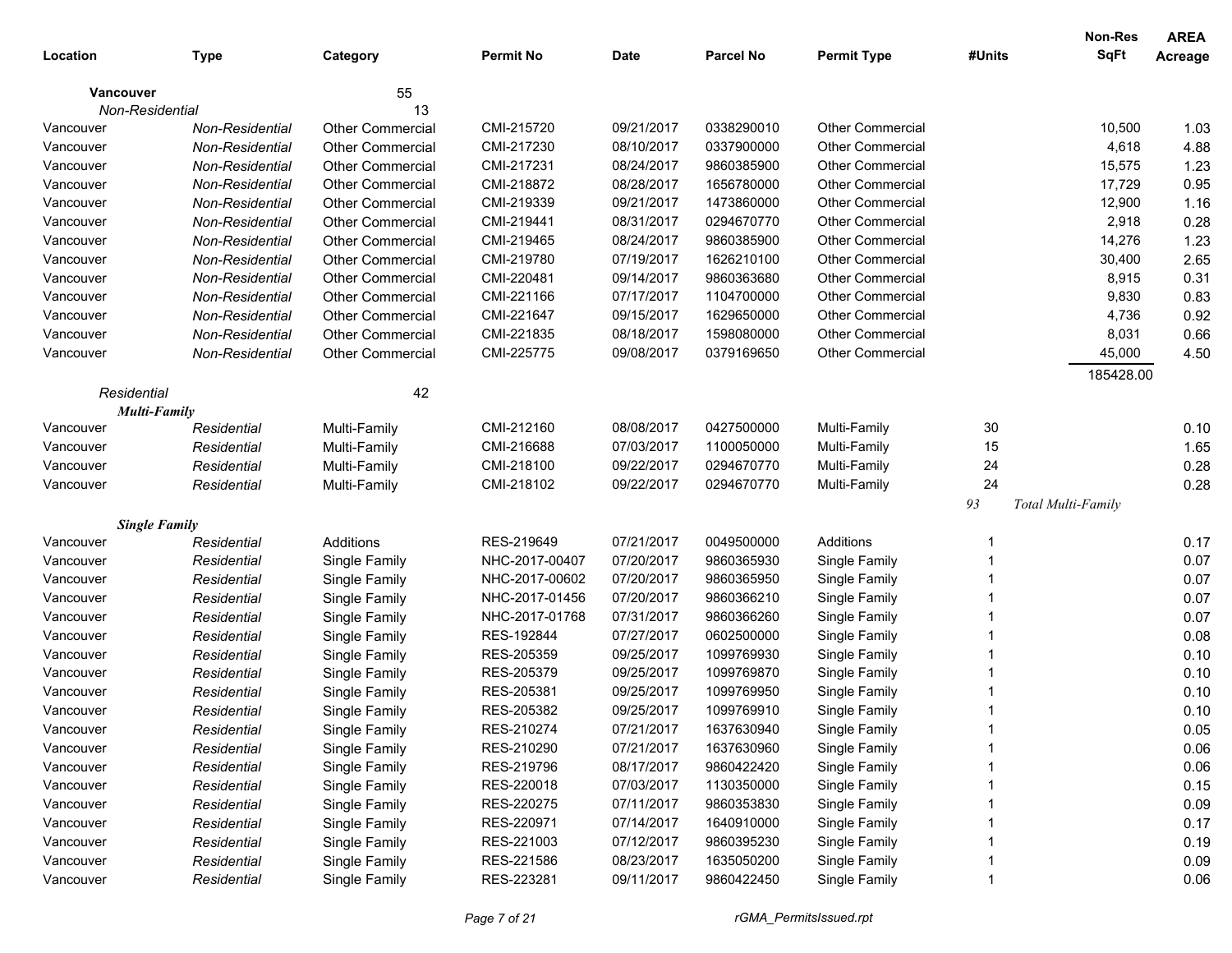|                      |                 |                          |                  |             |                     |                          |        | <b>Non-Res</b>      | <b>AREA</b> |
|----------------------|-----------------|--------------------------|------------------|-------------|---------------------|--------------------------|--------|---------------------|-------------|
| Location             | <b>Type</b>     | Category                 | <b>Permit No</b> | <b>Date</b> | <b>Parcel No</b>    | <b>Permit Type</b>       | #Units | <b>SqFt</b>         | Acreage     |
| Vancouver            |                 | 55                       |                  |             |                     |                          |        |                     |             |
| Residential          |                 | 42                       |                  |             |                     |                          |        |                     |             |
| <b>Single Family</b> |                 |                          |                  |             |                     |                          |        |                     |             |
| Vancouver            | Residential     | Single Family            | RES-223299       | 08/23/2017  | 9860422440          | Single Family            |        |                     | 0.06        |
| Vancouver            | Residential     | Single Family            | RES-223300       | 08/23/2017  | 9860422430          | Single Family            |        |                     | 0.06        |
| Vancouver            | Residential     | Single Family            | RES-223304       | 08/23/2017  | 9860422460          | Single Family            |        |                     | 0.06        |
| Vancouver            | Residential     | Single Family            | RES-223784       | 09/08/2017  | 9860422710          | Single Family            |        |                     | 0.07        |
| Vancouver            | Residential     | Single Family            | RES-223800       | 09/08/2017  | 9860422720          | Single Family            |        |                     | 0.08        |
| Vancouver            | Residential     | Single Family            | RES-223803       | 09/26/2017  | 9860422500          | Single Family            |        |                     | 0.07        |
| Vancouver            | Residential     | Single Family            | RES-224001       | 07/31/2017  | 0221900000          | Single Family            |        |                     | 0.12        |
| Vancouver            | Residential     | Single Family            | RES-224127       | 09/12/2017  | 1147832840          | Single Family            |        |                     | 0.23        |
| Vancouver            | Residential     | Single Family            | RES-225355       | 09/20/2017  | 1640970050          | Single Family            |        |                     | 0.24        |
| Vancouver            | Residential     | Single Family            | RES-225810       | 08/15/2017  | 9860366230          | Single Family            |        |                     | 0.06        |
| Vancouver            | Residential     | Single Family            | RES-225838       | 08/15/2017  | 9860366320          | Single Family            |        |                     | 0.07        |
| Vancouver            | Residential     | Single Family            | RES-226803       | 08/31/2017  | 9860366310          | Single Family            |        |                     | 0.07        |
| Vancouver            | Residential     | Single Family            | RES-227131       | 09/20/2017  | 1640220000          | Single Family            |        |                     | 0.17        |
| Vancouver            | Residential     | Single Family            | RES-227365       | 09/19/2017  | 0023500000          | Single Family            |        |                     | 0.17        |
| Vancouver            | Residential     | Single Family            | RES-227436       | 09/22/2017  | 9860292690          | Single Family            |        |                     | 0.05        |
| Vancouver            | Residential     | Single Family            | RES-227437       | 09/22/2017  | 9860292700          | Single Family            |        |                     | 0.04        |
| Vancouver            | Residential     | Single Family            | RES-227457       | 09/28/2017  | 0593552700          | Single Family            |        |                     | 0.07        |
| Vancouver            | Residential     | Single Family            | RES-227458       | 09/22/2017  | 9860292710          | Single Family            |        |                     | 0.05        |
| Vancouver            | Residential     | Single Family            | RES-227478       | 09/28/2017  | 0593552720          | Single Family            |        |                     | 0.07        |
|                      |                 |                          |                  |             |                     |                          | $38\,$ | Total Single Family |             |
|                      |                 |                          |                  |             | Vancouver Sub Total |                          | 131    | 185,428             |             |
| <b>Vancouver UGA</b> |                 | 380                      |                  |             |                     |                          |        |                     |             |
| Non-Residential      |                 | 13                       |                  |             |                     |                          |        |                     |             |
| Vancouver UGA        | Non-Residential | <b>Commercial Retail</b> | COM2015-00239    | 09/05/2017  | 1445020000          | <b>Commercial Retail</b> |        | 3,420               | 0.57        |
| Vancouver UGA        | Non-Residential | Institutional            | COM2017-00252    | 07/25/2017  | 1466970000          | Institutional            |        | 96                  | 2.32        |
| Vancouver UGA        | Non-Residential | Office                   | COM2016-00200    | 09/19/2017  | 1564410000          | Office                   |        | 1,058               | 1.86        |
| Vancouver UGA        | Non-Residential | <b>Other Commercial</b>  | COM2016-00180    | 09/27/2017  | 1452790000          | <b>Other Commercial</b>  |        | 62,655              | 0.48        |
| Vancouver UGA        | Non-Residential | <b>Other Commercial</b>  | COM2016-00392    | 08/10/2017  | 2001720000          | <b>Other Commercial</b>  |        | 3,558               | 13.28       |
| Vancouver UGA        | Non-Residential | <b>Other Commercial</b>  | COM2016-00401    | 08/28/2017  | 2001000000          | <b>Other Commercial</b>  |        | 500                 | 5.02        |
| Vancouver UGA        | Non-Residential | Other Commercial         | COM2016-00403    | 08/28/2017  | 2001000000          | Other Commercial         |        | 1,792               | 5.02        |
| Vancouver UGA        | Non-Residential | <b>Other Commercial</b>  | COM2017-00011    | 07/28/2017  | 1583400000          | <b>Other Commercial</b>  |        | 647                 | 8.44        |
| Vancouver UGA        | Non-Residential | <b>Other Commercial</b>  | COM2017-00069    | 07/28/2017  | 1583400000          | Other Commercial         |        | 647                 | 8.44        |
| Vancouver UGA        | Non-Residential | <b>Other Commercial</b>  | COM2017-00233    | 09/06/2017  | 2000860000          | Other Commercial         |        | 2,942               | 8.65        |
| Vancouver UGA        | Non-Residential | <b>Other Commercial</b>  | COM2017-00283    | 07/27/2017  | 1449560000          | <b>Other Commercial</b>  |        | 360                 | 6.79        |
| Vancouver UGA        | Non-Residential | <b>Other Commercial</b>  | COM2017-00284    | 07/27/2017  | 1449560000          | <b>Other Commercial</b>  |        | 340                 | 6.79        |
| Vancouver UGA        | Non-Residential | <b>Other Commercial</b>  | COM2017-00286    | 07/27/2017  | 1449560000          | <b>Other Commercial</b>  |        | 200                 | 6.79        |
|                      |                 |                          |                  |             |                     |                          |        | 78215.00            |             |

*Residential* 367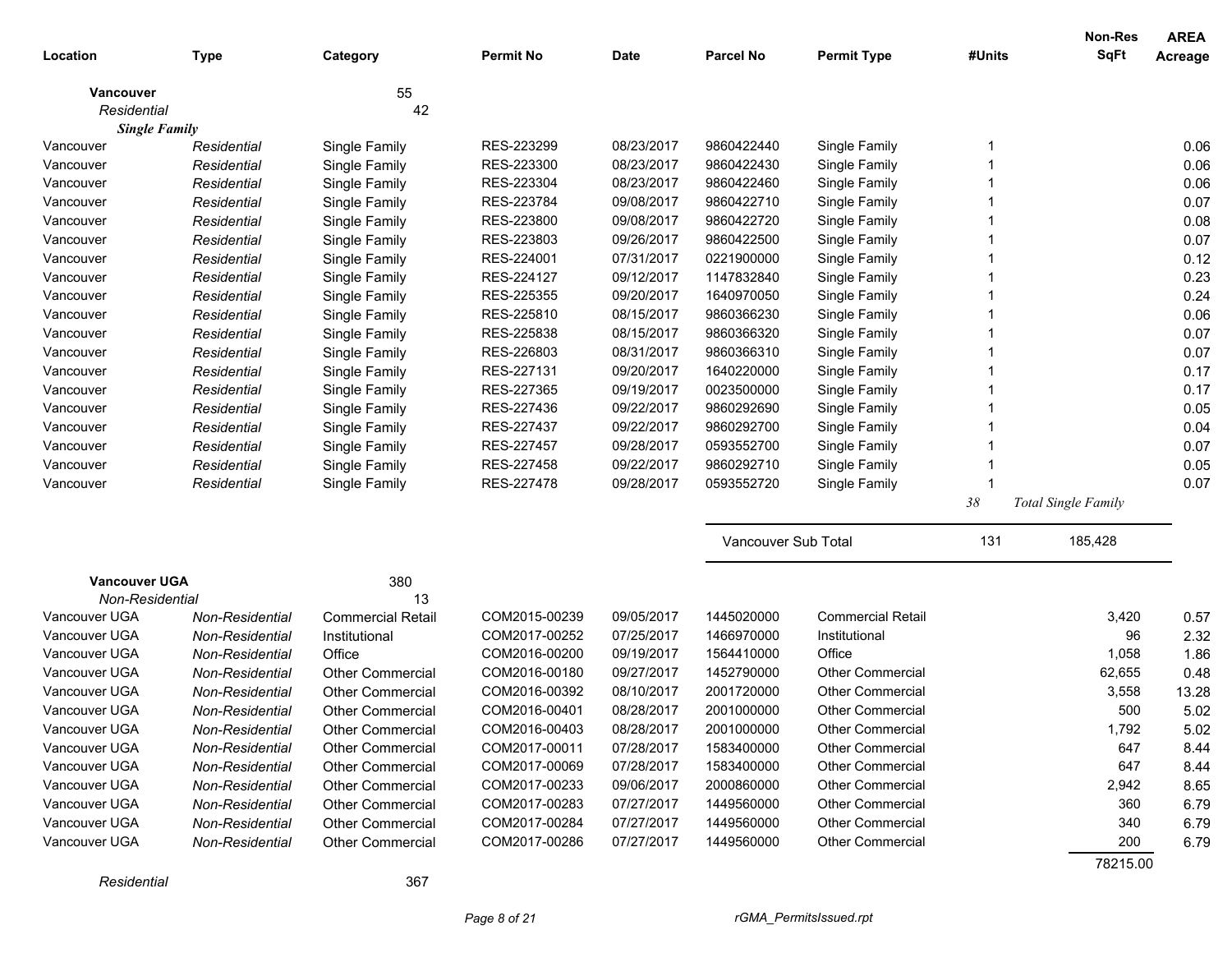|                      |             |               |                  |            |                  |                    |        | <b>Non-Res</b>     | <b>AREA</b> |
|----------------------|-------------|---------------|------------------|------------|------------------|--------------------|--------|--------------------|-------------|
| Location             | <b>Type</b> | Category      | <b>Permit No</b> | Date       | <b>Parcel No</b> | <b>Permit Type</b> | #Units | <b>SqFt</b>        | Acreage     |
| <b>Vancouver UGA</b> |             | 380           |                  |            |                  |                    |        |                    |             |
| Residential          |             | 367           |                  |            |                  |                    |        |                    |             |
| Multi-Family         |             |               |                  |            |                  |                    |        |                    |             |
| Vancouver UGA        | Residential | Multi-Family  | MFR2016-00037    | 08/29/2017 | 1449560000       | Multi-Family       | 11     |                    | 6.79        |
| Vancouver UGA        | Residential | Multi-Family  | MFR2016-00038    | 08/29/2017 | 1449560000       | Multi-Family       | 11     |                    | 6.79        |
| Vancouver UGA        | Residential | Multi-Family  | MFR2016-00039    | 07/24/2017 | 1449560000       | Multi-Family       | 11     |                    | 6.79        |
| Vancouver UGA        | Residential | Multi-Family  | MFR2016-00046    | 09/14/2017 | 1564410000       | Multi-Family       | 10     |                    | 1.86        |
| Vancouver UGA        | Residential | Multi-Family  | MFR2016-00047    | 09/14/2017 | 1564410000       | Multi-Family       | 12     |                    | 1.86        |
| Vancouver UGA        | Residential | Multi-Family  | MFR2016-00063    | 08/28/2017 | 2001000000       | Multi-Family       | 17     |                    | 5.02        |
| Vancouver UGA        | Residential | Multi-Family  | MFR2016-00064    | 08/28/2017 | 2001000000       | Multi-Family       | 17     |                    | 5.02        |
| Vancouver UGA        | Residential | Multi-Family  | MFR2016-00065    | 08/28/2017 | 2001000000       | Multi-Family       | 30     |                    | 5.02        |
| Vancouver UGA        | Residential | Multi-Family  | MFR2016-00066    | 08/28/2017 | 2001000000       | Multi-Family       | 36     |                    | 5.02        |
| Vancouver UGA        | Residential | Multi-Family  | MFR2017-00002    | 09/25/2017 | 1044300000       | Multi-Family       | 8      |                    | 1.86        |
| Vancouver UGA        | Residential | Multi-Family  | MFR2017-00003    | 09/25/2017 | 1044300000       | Multi-Family       | 18     |                    | 1.86        |
| Vancouver UGA        | Residential | Multi-Family  | MFR2017-00004    | 09/25/2017 | 1044300000       | Multi-Family       | 12     |                    | 1.86        |
|                      |             |               |                  |            |                  |                    | 193    | Total Multi-Family |             |
| <b>Single Family</b> |             |               |                  |            |                  |                    |        |                    |             |
| Vancouver UGA        | Residential | Single Family | NHC-2016-00713   | 07/27/2017 | 9860401320       | Single Family      |        |                    | 0.10        |
| Vancouver UGA        | Residential | Single Family | NHC-2016-00876   | 07/05/2017 | 1455360580       | Single Family      |        |                    | 0.04        |
| Vancouver UGA        | Residential | Single Family | NHC-2016-00877   | 07/05/2017 | 1455360560       | Single Family      |        |                    | 0.04        |
| Vancouver UGA        | Residential | Single Family | NHC-2016-00879   | 07/05/2017 | 1455360540       | Single Family      |        |                    | 0.04        |
| Vancouver UGA        | Residential | Single Family | NHC-2016-01016   | 09/05/2017 | 9860399000       | Single Family      |        |                    | 0.05        |
| Vancouver UGA        | Residential | Single Family | NHC-2016-01017   | 09/05/2017 | 9860399010       | Single Family      |        |                    | 0.05        |
| Vancouver UGA        | Residential | Single Family | NHC-2016-01018   | 09/05/2017 | 9860398800       | Single Family      |        |                    | 0.05        |
| Vancouver UGA        | Residential | Single Family | NHC-2016-01020   | 09/05/2017 | 9860398810       | Single Family      |        |                    | 0.05        |
| Vancouver UGA        | Residential | Single Family | NHC-2016-01027   | 09/05/2017 | 9860398820       | Single Family      |        |                    | 0.05        |
| Vancouver UGA        | Residential | Single Family | NHC-2016-01028   | 09/05/2017 | 9860398830       | Single Family      |        |                    | 0.05        |
| Vancouver UGA        | Residential | Single Family | NHC-2016-01029   | 09/05/2017 | 9860398980       | Single Family      |        |                    | 0.05        |
| Vancouver UGA        | Residential | Single Family | NHC-2016-01030   | 09/05/2017 | 9860398990       | Single Family      |        |                    | 0.05        |
| Vancouver UGA        | Residential | Single Family | NHC-2016-01031   | 09/05/2017 | 9860399160       | Single Family      |        |                    | 0.05        |
| Vancouver UGA        | Residential | Single Family | NHC-2016-01032   | 09/05/2017 | 9860399170       | Single Family      |        |                    | 0.05        |
| Vancouver UGA        | Residential | Single Family | NHC-2017-00569   | 09/26/2017 | 9860413420       | Single Family      |        |                    | 0.22        |
| Vancouver UGA        | Residential | Single Family | NHC-2017-00630   | 09/05/2017 | 9860413020       | Single Family      |        |                    | 0.21        |
| Vancouver UGA        | Residential | Single Family | NHC-2017-00769   | 07/28/2017 | 9860393740       | Single Family      |        |                    | 0.07        |
| Vancouver UGA        | Residential | Single Family | NHC-2017-00770   | 07/28/2017 | 9860393750       | Single Family      |        |                    | 0.06        |
| Vancouver UGA        | Residential | Single Family | NHC-2017-00836   | 09/29/2017 | 9860413310       | Single Family      |        |                    | 0.24        |
| Vancouver UGA        | Residential | Single Family | NHC-2017-00857   | 07/19/2017 | 9860383090       | Single Family      |        |                    | 0.07        |
| Vancouver UGA        | Residential | Single Family | NHC-2017-00859   | 07/19/2017 | 9860383100       | Single Family      |        |                    | 0.06        |
| Vancouver UGA        | Residential | Single Family | NHC-2017-00862   | 07/19/2017 | 9860383110       | Single Family      |        |                    | 0.06        |
| Vancouver UGA        | Residential | Single Family | NHC-2017-00863   | 07/19/2017 | 9860383120       | Single Family      |        |                    | 0.04        |
| Vancouver UGA        | Residential | Single Family | NHC-2017-00864   | 07/19/2017 | 9860383130       | Single Family      |        |                    | 0.04        |
| Vancouver UGA        | Residential | Single Family | NHC-2017-00865   | 07/19/2017 | 9860383140       | Single Family      |        |                    | 0.06        |
| Vancouver UGA        | Residential | Single Family | NHC-2017-00985   | 08/17/2017 | 9860376450       | Single Family      |        |                    | 0.15        |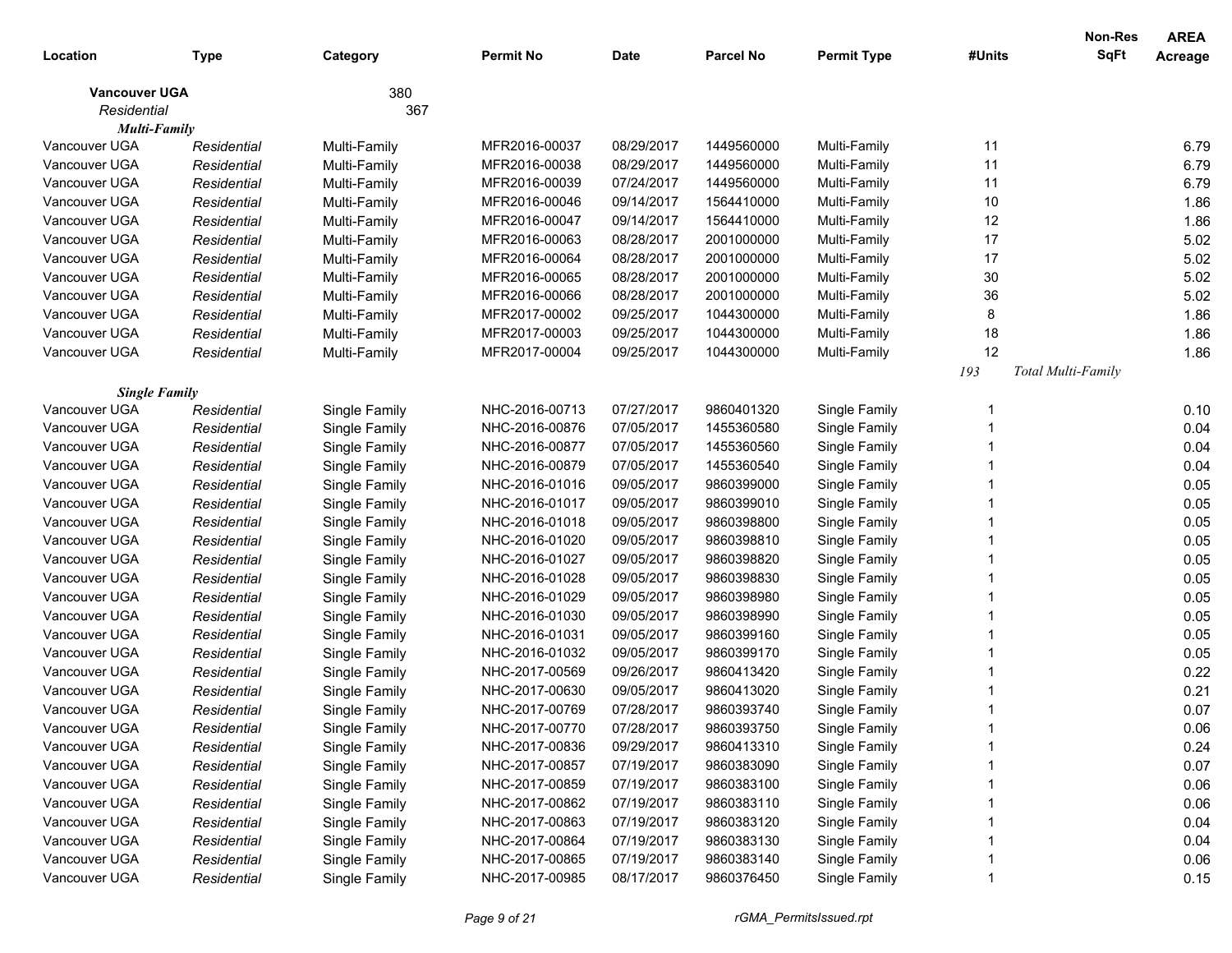|                      |             |               |                  |            |                  |                    |        | <b>Non-Res</b> | <b>AREA</b> |
|----------------------|-------------|---------------|------------------|------------|------------------|--------------------|--------|----------------|-------------|
| Location             | Type        | Category      | <b>Permit No</b> | Date       | <b>Parcel No</b> | <b>Permit Type</b> | #Units | <b>SqFt</b>    | Acreage     |
| <b>Vancouver UGA</b> |             | 380           |                  |            |                  |                    |        |                |             |
| Residential          |             | 367           |                  |            |                  |                    |        |                |             |
| <b>Single Family</b> |             |               |                  |            |                  |                    |        |                |             |
| Vancouver UGA        | Residential | Single Family | NHC-2017-01262   | 09/26/2017 | 9860401490       | Single Family      |        |                | 0.10        |
| Vancouver UGA        | Residential | Single Family | NHC-2017-01353   | 08/18/2017 | 9860417210       | Single Family      |        |                | 0.05        |
| Vancouver UGA        | Residential | Single Family | NHC-2017-01355   | 08/18/2017 | 9860417220       | Single Family      |        |                | 0.04        |
| Vancouver UGA        | Residential | Single Family | NHC-2017-01453   | 08/18/2017 | 9860417230       | Single Family      |        |                | 0.04        |
| Vancouver UGA        | Residential | Single Family | NHC-2017-01455   | 08/18/2017 | 9860417240       | Single Family      |        |                | 0.06        |
| Vancouver UGA        | Residential | Single Family | NHC-2017-01488   | 07/28/2017 | 9860393730       | Single Family      |        |                | 0.06        |
| Vancouver UGA        | Residential | Single Family | NHC-2017-01490   | 07/28/2017 | 9860393760       | Single Family      |        |                | 0.07        |
| Vancouver UGA        | Residential | Single Family | NHC-2017-01530   | 07/12/2017 | 9860416210       | Single Family      |        |                | 0.06        |
| Vancouver UGA        | Residential | Single Family | NHC-2017-01567   | 07/14/2017 | 9860409150       | Single Family      |        |                | 0.18        |
| Vancouver UGA        | Residential | Single Family | NHC-2017-01635   | 07/14/2017 | 9860416320       | Single Family      |        |                | 0.06        |
| Vancouver UGA        | Residential | Single Family | NHC-2017-01647   | 07/06/2017 | 9860416280       | Single Family      |        |                | 0.09        |
| Vancouver UGA        | Residential | Single Family | NHC-2017-01648   | 07/12/2017 | 9860416290       | Single Family      |        |                | 0.09        |
| Vancouver UGA        | Residential | Single Family | NHC-2017-01664   | 07/14/2017 | 9860408100       | Single Family      |        |                | 0.15        |
| Vancouver UGA        | Residential | Single Family | NHC-2017-01723   | 07/07/2017 | 9860417130       | Single Family      |        |                | 0.05        |
| Vancouver UGA        | Residential | Single Family | NHC-2017-01724   | 07/07/2017 | 9860417140       | Single Family      |        |                | 0.04        |
| Vancouver UGA        | Residential | Single Family | NHC-2017-01726   | 07/07/2017 | 9860417150       | Single Family      |        |                | 0.04        |
| Vancouver UGA        | Residential | Single Family | NHC-2017-01727   | 07/07/2017 | 9860417160       | Single Family      |        |                | 0.05        |
| Vancouver UGA        | Residential | Single Family | NHC-2017-01763   | 07/19/2017 | 1817320000       | Single Family      |        |                | 0.64        |
| Vancouver UGA        | Residential | Single Family | NHC-2017-01820   | 08/04/2017 | 9860417090       | Single Family      |        |                | 0.05        |
| Vancouver UGA        | Residential | Single Family | NHC-2017-01821   | 08/04/2017 | 9860417100       | Single Family      |        |                | 0.04        |
| Vancouver UGA        | Residential | Single Family | NHC-2017-01822   | 08/04/2017 | 9860417110       | Single Family      |        |                | 0.04        |
| Vancouver UGA        | Residential | Single Family | NHC-2017-01823   | 08/04/2017 | 9860417120       | Single Family      |        |                | 0.05        |
| Vancouver UGA        | Residential | Single Family | NHC-2017-01854   | 07/26/2017 | 9860336350       | Single Family      |        |                | 0.15        |
| Vancouver UGA        | Residential | Single Family | NHC-2017-01889   | 07/17/2017 | 9860417170       | Single Family      |        |                | 0.05        |
| Vancouver UGA        | Residential | Single Family | NHC-2017-01890   | 07/17/2017 | 9860417180       | Single Family      |        |                | 0.04        |
| Vancouver UGA        | Residential | Single Family | NHC-2017-01891   | 07/17/2017 | 9860417190       | Single Family      |        |                | 0.04        |
| Vancouver UGA        | Residential | Single Family | NHC-2017-01892   | 07/17/2017 | 9860417200       | Single Family      |        |                | 0.05        |
| Vancouver UGA        | Residential | Single Family | NHC-2017-01974   | 07/28/2017 | 9860417050       | Single Family      |        |                | 0.05        |
| Vancouver UGA        | Residential | Single Family | NHC-2017-01975   | 07/28/2017 | 9860417060       | Single Family      |        |                | 0.04        |
| Vancouver UGA        | Residential | Single Family | NHC-2017-01976   | 07/28/2017 | 9860417070       | Single Family      |        |                | 0.04        |
| Vancouver UGA        | Residential | Single Family | NHC-2017-01977   | 07/28/2017 | 9860417080       | Single Family      |        |                | 0.05        |
| Vancouver UGA        | Residential | Single Family | NHC-2017-01983   | 09/15/2017 | 1872200050       | Single Family      |        |                | 0.18        |
| Vancouver UGA        | Residential | Single Family | NHC-2017-02011   | 09/22/2017 | 9860418380       | Single Family      |        |                | 0.06        |
| Vancouver UGA        | Residential | Single Family | NHC-2017-02032   | 07/07/2017 | 9860388210       | Single Family      |        |                | 0.16        |
| Vancouver UGA        | Residential | Single Family | NHC-2017-02052   | 07/17/2017 | 9860418510       | Single Family      |        |                | 0.13        |
| Vancouver UGA        | Residential | Single Family | NHC-2017-02053   | 07/24/2017 | 9860384840       | Single Family      |        |                | 0.26        |
| Vancouver UGA        | Residential | Single Family | NHC-2017-02075   | 08/10/2017 | 9860402740       | Single Family      |        |                | 1.00        |
| Vancouver UGA        | Residential | Single Family | NHC-2017-02098   | 07/14/2017 | 9860418340       | Single Family      |        |                | 0.14        |
| Vancouver UGA        | Residential | Single Family | NHC-2017-02101   | 09/29/2017 | 9860418420       | Single Family      |        |                | 0.06        |
| Vancouver UGA        | Residential | Single Family | NHC-2017-02105   | 09/18/2017 | 9860418470       | Single Family      |        |                | 0.06        |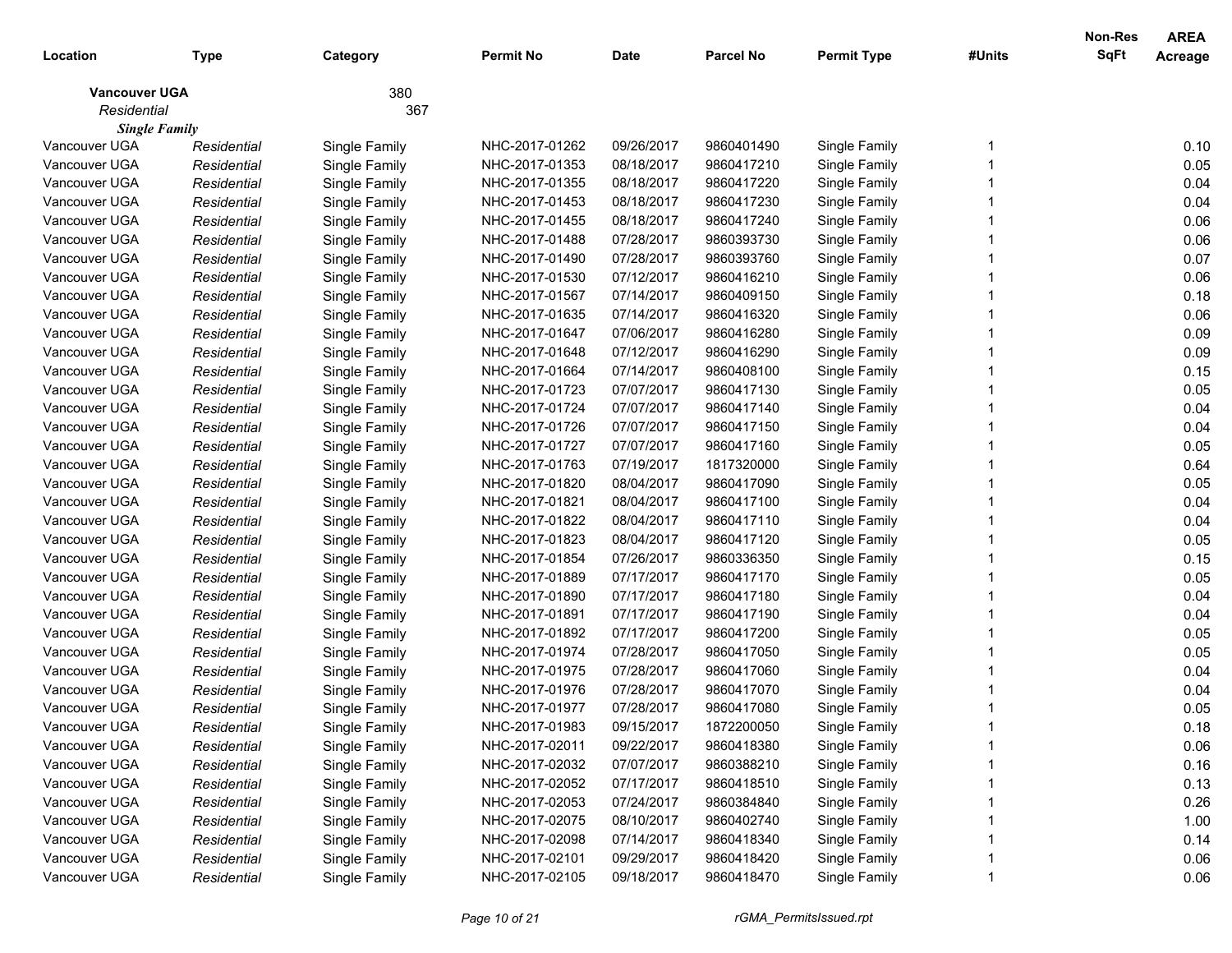|                      |             |               |                  |            |                  |                    |        | <b>Non-Res</b> | <b>AREA</b> |
|----------------------|-------------|---------------|------------------|------------|------------------|--------------------|--------|----------------|-------------|
| Location             | Type        | Category      | <b>Permit No</b> | Date       | <b>Parcel No</b> | <b>Permit Type</b> | #Units | <b>SqFt</b>    | Acreage     |
| <b>Vancouver UGA</b> |             | 380           |                  |            |                  |                    |        |                |             |
| Residential          |             | 367           |                  |            |                  |                    |        |                |             |
| <b>Single Family</b> |             |               |                  |            |                  |                    |        |                |             |
| Vancouver UGA        | Residential | Single Family | NHC-2017-02106   | 09/28/2017 | 9860418480       | Single Family      |        |                | 0.07        |
| Vancouver UGA        | Residential | Single Family | NHC-2017-02107   | 09/08/2017 | 9860399600       | Single Family      |        |                | 0.08        |
| Vancouver UGA        | Residential | Single Family | NHC-2017-02108   | 09/08/2017 | 9860399610       | Single Family      |        |                | 0.07        |
| Vancouver UGA        | Residential | Single Family | NHC-2017-02124   | 07/12/2017 | 9860354410       | Single Family      |        |                | 0.24        |
| Vancouver UGA        | Residential | Single Family | NHC-2017-02131   | 08/23/2017 | 9860418440       | Single Family      |        |                | 0.06        |
| Vancouver UGA        | Residential | Single Family | NHC-2017-02132   | 08/18/2017 | 9860418430       | Single Family      |        |                | 0.06        |
| Vancouver UGA        | Residential | Single Family | NHC-2017-02188   | 07/24/2017 | 9860401420       | Single Family      |        |                | 0.11        |
| Vancouver UGA        | Residential | Single Family | NHC-2017-02195   | 08/01/2017 | 9860418450       | Single Family      |        |                | 0.07        |
| Vancouver UGA        | Residential | Single Family | NHC-2017-02208   | 09/28/2017 | 9860402270       | Single Family      |        |                | 0.07        |
| Vancouver UGA        | Residential | Single Family | NHC-2017-02209   | 09/28/2017 | 9860402260       | Single Family      |        |                | 0.08        |
| Vancouver UGA        | Residential | Single Family | NHC-2017-02239   | 07/11/2017 | 9860356940       | Single Family      |        |                | 0.14        |
| Vancouver UGA        | Residential | Single Family | NHC-2017-02241   | 07/14/2017 | 9860400160       | Single Family      |        |                | 0.12        |
| Vancouver UGA        | Residential | Single Family | NHC-2017-02269   | 07/17/2017 | 9860378010       | Single Family      |        |                | 0.07        |
| Vancouver UGA        | Residential | Single Family | NHC-2017-02324   | 08/18/2017 | 9860418530       | Single Family      |        |                | 0.12        |
| Vancouver UGA        | Residential | Single Family | NHC-2017-02330   | 09/05/2017 | 9860416680       | Single Family      |        |                | 0.06        |
| Vancouver UGA        | Residential | Single Family | NHC-2017-02341   | 07/03/2017 | 9860403690       | Single Family      |        |                | 0.21        |
| Vancouver UGA        | Residential | Single Family | NHC-2017-02344   | 09/13/2017 | 9860396140       | Single Family      |        |                | 0.30        |
| Vancouver UGA        | Residential | Single Family | NHC-2017-02346   | 09/18/2017 | 9860418490       | Single Family      |        |                | 0.07        |
| Vancouver UGA        | Residential | Single Family | NHC-2017-02347   | 09/28/2017 | 9860418500       | Single Family      |        |                | 0.09        |
| Vancouver UGA        | Residential | Single Family | NHC-2017-02359   | 07/05/2017 | 9860408850       | Single Family      |        |                | 0.16        |
| Vancouver UGA        | Residential | Single Family | NHC-2017-02371   | 07/20/2017 | 9860417870       | Single Family      |        |                | 0.16        |
| Vancouver UGA        | Residential | Single Family | NHC-2017-02395   | 09/11/2017 | 9860417290       | Single Family      |        |                | 0.05        |
| Vancouver UGA        | Residential | Single Family | NHC-2017-02397   | 09/11/2017 | 9860417300       | Single Family      |        |                | 0.04        |
| Vancouver UGA        | Residential | Single Family | NHC-2017-02398   | 09/11/2017 | 9860417310       | Single Family      |        |                | 0.04        |
| Vancouver UGA        | Residential | Single Family | NHC-2017-02399   | 09/11/2017 | 9860417320       | Single Family      |        |                | 0.04        |
| Vancouver UGA        | Residential | Single Family | NHC-2017-02400   | 09/11/2017 | 9860417330       | Single Family      |        |                | 0.04        |
| Vancouver UGA        | Residential | Single Family | NHC-2017-02401   | 09/11/2017 | 9860417340       | Single Family      |        |                | 0.05        |
| Vancouver UGA        | Residential | Single Family | NHC-2017-02436   | 07/11/2017 | 9860356950       | Single Family      |        |                | 0.14        |
| Vancouver UGA        | Residential | Single Family | NHC-2017-02444   | 07/07/2017 | 9860417880       | Single Family      |        |                | 0.16        |
| Vancouver UGA        | Residential | Single Family | NHC-2017-02479   | 07/19/2017 | 9860416390       | Single Family      |        |                | 0.07        |
| Vancouver UGA        | Residential | Single Family | NHC-2017-02481   | 07/14/2017 | 9860416660       | Single Family      |        |                | 0.06        |
| Vancouver UGA        | Residential | Single Family | NHC-2017-02487   | 07/19/2017 | 9860416650       | Single Family      |        |                | 0.06        |
| Vancouver UGA        | Residential | Single Family | NHC-2017-02542   | 09/11/2017 | 9860416400       | Single Family      |        |                | 0.07        |
| Vancouver UGA        | Residential | Single Family | NHC-2017-02543   | 08/11/2017 | 9860416410       | Single Family      |        |                | 0.06        |
| Vancouver UGA        | Residential | Single Family | NHC-2017-02553   | 07/07/2017 | 9860417600       | Single Family      |        |                | 0.16        |
| Vancouver UGA        | Residential | Single Family | NHC-2017-02557   | 08/01/2017 | 9860403360       | Single Family      |        |                | 0.18        |
| Vancouver UGA        | Residential | Single Family | NHC-2017-02560   | 08/01/2017 | 9860417610       | Single Family      |        |                | 0.16        |
| Vancouver UGA        | Residential | Single Family | NHC-2017-02566   | 09/01/2017 | 9860389630       | Single Family      |        |                | 0.12        |
| Vancouver UGA        | Residential | Single Family | NHC-2017-02580   | 09/06/2017 | 9860406840       | Single Family      |        |                | 0.17        |
| Vancouver UGA        | Residential | Single Family | NHC-2017-02598   | 07/21/2017 | 9860400250       | Single Family      |        |                | 0.13        |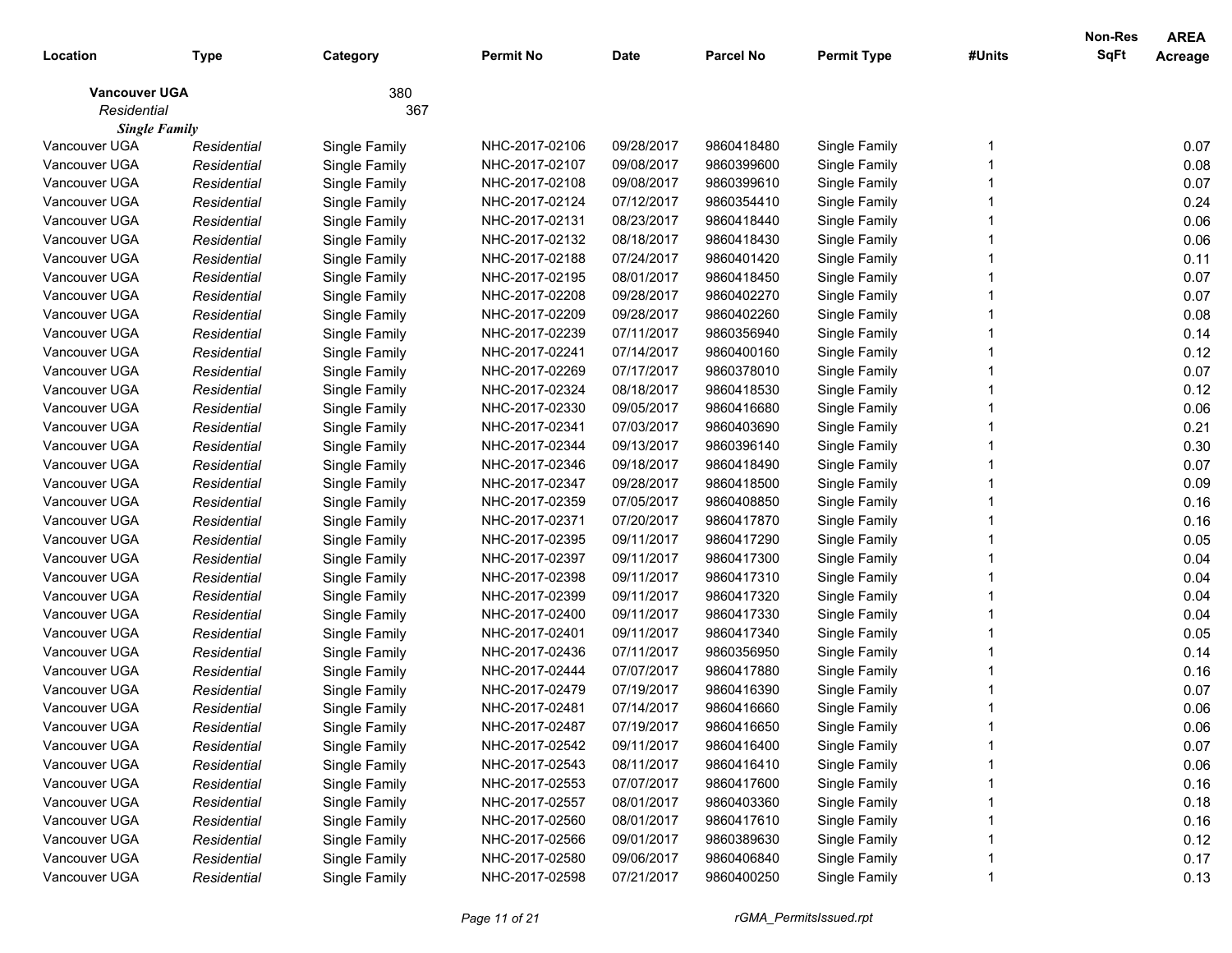|                      |             |               |                  |            |                  |                    |        | Non-Res     | <b>AREA</b> |
|----------------------|-------------|---------------|------------------|------------|------------------|--------------------|--------|-------------|-------------|
| Location             | Type        | Category      | <b>Permit No</b> | Date       | <b>Parcel No</b> | <b>Permit Type</b> | #Units | <b>SqFt</b> | Acreage     |
| <b>Vancouver UGA</b> |             | 380           |                  |            |                  |                    |        |             |             |
| Residential          |             | 367           |                  |            |                  |                    |        |             |             |
| <b>Single Family</b> |             |               |                  |            |                  |                    |        |             |             |
| Vancouver UGA        | Residential | Single Family | NHC-2017-02608   | 07/06/2017 | 9860406440       | Single Family      |        |             | 0.18        |
| Vancouver UGA        | Residential | Single Family | NHC-2017-02638   | 08/11/2017 | 9860416420       | Single Family      |        |             | 0.06        |
| Vancouver UGA        | Residential | Single Family | NHC-2017-02640   | 08/30/2017 | 9860416430       | Single Family      |        |             | 0.06        |
| Vancouver UGA        | Residential | Single Family | NHC-2017-02651   | 07/06/2017 | 9860406190       | Single Family      |        |             | 0.15        |
| Vancouver UGA        | Residential | Single Family | NHC-2017-02665   | 07/24/2017 | 9860419520       | Single Family      |        |             | 0.18        |
| Vancouver UGA        | Residential | Single Family | NHC-2017-02668   | 09/18/2017 | 9860416440       | Single Family      |        |             | 0.06        |
| Vancouver UGA        | Residential | Single Family | NHC-2017-02669   | 09/07/2017 | 9860416450       | Single Family      |        |             | 0.06        |
| Vancouver UGA        | Residential | Single Family | NHC-2017-02671   | 08/18/2017 | 9860418520       | Single Family      |        |             | 0.11        |
| Vancouver UGA        | Residential | Single Family | NHC-2017-02675   | 08/02/2017 | 9860413130       | Single Family      |        |             | 0.21        |
| Vancouver UGA        | Residential | Single Family | NHC-2017-02690   | 08/16/2017 | 9860409840       | Single Family      |        |             | 0.17        |
| Vancouver UGA        | Residential | Single Family | NHC-2017-02738   | 09/05/2017 | 9860383370       | Single Family      |        |             | 0.07        |
| Vancouver UGA        | Residential | Single Family | NHC-2017-02741   | 09/05/2017 | 9860383380       | Single Family      |        |             | 0.04        |
| Vancouver UGA        | Residential | Single Family | NHC-2017-02742   | 09/05/2017 | 9860383390       | Single Family      |        |             | 0.06        |
| Vancouver UGA        | Residential | Single Family | NHC-2017-02745   | 09/05/2017 | 9860383400       | Single Family      |        |             | 0.06        |
| Vancouver UGA        | Residential | Single Family | NHC-2017-02746   | 09/05/2017 | 9860383410       | Single Family      |        |             | 0.04        |
| Vancouver UGA        | Residential | Single Family | NHC-2017-02747   | 09/05/2017 | 9860383420       | Single Family      |        |             | 0.04        |
| Vancouver UGA        | Residential | Single Family | NHC-2017-02748   | 07/17/2017 | 9860406650       | Single Family      |        |             | 0.17        |
| Vancouver UGA        | Residential | Single Family | NHC-2017-02749   | 09/05/2017 | 9860383430       | Single Family      |        |             | 0.06        |
| Vancouver UGA        | Residential | Single Family | NHC-2017-02752   | 07/18/2017 | 9860403210       | Single Family      |        |             | 0.17        |
| Vancouver UGA        | Residential | Single Family | NHC-2017-02782   | 07/05/2017 | 9860359540       | Single Family      |        |             | 0.18        |
| Vancouver UGA        | Residential | Single Family | NHC-2017-02783   | 07/11/2017 | 9860408500       | Single Family      |        |             | 0.18        |
| Vancouver UGA        | Residential | Single Family | NHC-2017-02784   | 07/11/2017 | 9860408170       | Single Family      |        |             | 0.14        |
| Vancouver UGA        | Residential | Single Family | NHC-2017-02787   | 07/05/2017 | 9860413050       | Single Family      |        |             | 0.19        |
| Vancouver UGA        | Residential | Single Family | NHC-2017-02794   | 07/12/2017 | 9860419670       | Single Family      |        |             | 0.17        |
| Vancouver UGA        | Residential | Single Family | NHC-2017-02811   | 08/09/2017 | 9860419690       | Single Family      |        |             | 0.18        |
| Vancouver UGA        | Residential | Single Family | NHC-2017-02812   | 07/19/2017 | 9860412840       | Single Family      |        |             | 0.23        |
| Vancouver UGA        | Residential | Single Family | NHC-2017-02817   | 08/11/2017 | 9860406280       | Single Family      |        |             | 0.17        |
| Vancouver UGA        | Residential | Single Family | NHC-2017-02819   | 07/17/2017 | 9860392500       | Single Family      |        |             | 0.14        |
| Vancouver UGA        | Residential | Single Family | NHC-2017-02822   | 07/17/2017 | 9860377540       | Single Family      |        |             | 0.07        |
| Vancouver UGA        | Residential | Single Family | NHC-2017-02823   | 07/25/2017 | 9860385810       | Single Family      |        |             | 0.18        |
| Vancouver UGA        | Residential | Single Family | NHC-2017-02844   | 07/07/2017 | 9860418880       | Single Family      |        |             | 0.12        |
| Vancouver UGA        | Residential | Single Family | NHC-2017-02845   | 08/04/2017 | 9860419030       | Single Family      |        |             | 0.11        |
| Vancouver UGA        | Residential | Single Family | NHC-2017-02846   | 07/05/2017 | 9860419270       | Single Family      |        |             | 0.12        |
| Vancouver UGA        | Residential | Single Family | NHC-2017-02847   | 08/02/2017 | 9860419340       | Single Family      |        |             | 0.11        |
| Vancouver UGA        | Residential | Single Family | NHC-2017-02857   | 08/16/2017 | 9860413450       | Single Family      |        |             | 0.23        |
| Vancouver UGA        | Residential | Single Family | NHC-2017-02858   | 08/04/2017 | 9860419710       | Single Family      |        |             | 0.18        |
| Vancouver UGA        | Residential | Single Family | NHC-2017-02873   | 07/06/2017 | 9860392460       | Single Family      |        |             | 0.18        |
| Vancouver UGA        | Residential | Single Family | NHC-2017-02899   | 07/25/2017 | 9860417570       | Single Family      |        |             | 0.16        |
| Vancouver UGA        | Residential | Single Family | NHC-2017-02901   | 07/07/2017 | 9860385570       | Single Family      |        |             | 0.18        |
| Vancouver UGA        | Residential | Single Family | NHC-2017-02905   | 07/07/2017 | 9860413120       | Single Family      |        |             | 0.27        |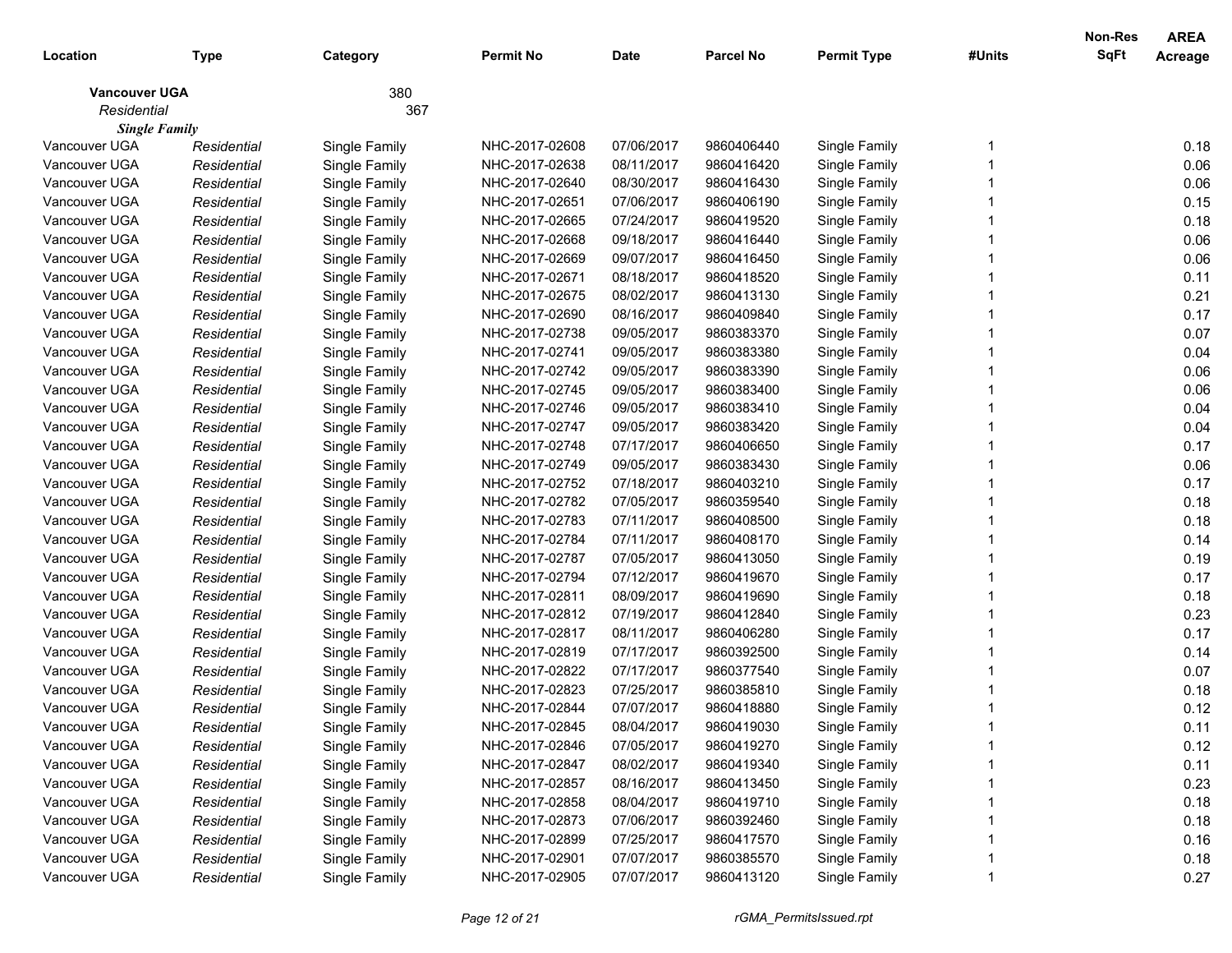|                      |             |               |                |             |                  |                    |        | Non-Res     | <b>AREA</b> |
|----------------------|-------------|---------------|----------------|-------------|------------------|--------------------|--------|-------------|-------------|
| Location             | <b>Type</b> | Category      | Permit No      | <b>Date</b> | <b>Parcel No</b> | <b>Permit Type</b> | #Units | <b>SqFt</b> | Acreage     |
| <b>Vancouver UGA</b> |             | 380           |                |             |                  |                    |        |             |             |
| Residential          |             | 367           |                |             |                  |                    |        |             |             |
| <b>Single Family</b> |             |               |                |             |                  |                    |        |             |             |
| Vancouver UGA        | Residential | Single Family | NHC-2017-02948 | 07/06/2017  | 9860419430       | Single Family      |        |             | 0.26        |
| Vancouver UGA        | Residential | Single Family | NHC-2017-02956 | 07/05/2017  | 9860417460       | Single Family      |        |             | 0.24        |
| Vancouver UGA        | Residential | Single Family | NHC-2017-02958 | 07/18/2017  | 9860409230       | Single Family      |        |             | 0.19        |
| Vancouver UGA        | Residential | Single Family | NHC-2017-02959 | 07/24/2017  | 9860406640       | Single Family      |        |             | 0.18        |
| Vancouver UGA        | Residential | Single Family | NHC-2017-02993 | 07/12/2017  | 9860419700       | Single Family      |        |             | 0.17        |
| Vancouver UGA        | Residential | Single Family | NHC-2017-03005 | 07/12/2017  | 9860377440       | Single Family      |        |             | 0.14        |
| Vancouver UGA        | Residential | Single Family | NHC-2017-03015 | 07/20/2017  | 9860417470       | Single Family      |        |             | 0.23        |
| Vancouver UGA        | Residential | Single Family | NHC-2017-03020 | 09/01/2017  | 9860401140       | Single Family      |        |             | 0.11        |
| Vancouver UGA        | Residential | Single Family | NHC-2017-03028 | 07/14/2017  | 9860388220       | Single Family      |        |             | 0.17        |
| Vancouver UGA        | Residential | Single Family | NHC-2017-03029 | 07/11/2017  | 9860417780       | Single Family      |        |             | 0.17        |
| Vancouver UGA        | Residential | Single Family | NHC-2017-03047 | 07/12/2017  | 9860418350       | Single Family      |        |             | 0.13        |
| Vancouver UGA        | Residential | Single Family | NHC-2017-03050 | 09/28/2017  | 9860402180       | Single Family      |        |             | 0.11        |
| Vancouver UGA        | Residential | Single Family | NHC-2017-03051 | 09/28/2017  | 9860402190       | Single Family      |        |             | 0.09        |
| Vancouver UGA        | Residential | Single Family | NHC-2017-03052 | 09/28/2017  | 9860402200       | Single Family      |        |             | 0.09        |
| Vancouver UGA        | Residential | Single Family | NHC-2017-03058 | 08/22/2017  | 9860425180       | Single Family      |        |             | 0.12        |
| Vancouver UGA        | Residential | Single Family | NHC-2017-03069 | 08/07/2017  | 9860391510       | Single Family      |        |             | 0.18        |
| Vancouver UGA        | Residential | Single Family | NHC-2017-03070 | 09/08/2017  | 9860376400       | Single Family      |        |             | 0.12        |
| Vancouver UGA        | Residential | Single Family | NHC-2017-03073 | 09/25/2017  | 9860425190       | Single Family      |        |             | 0.13        |
| Vancouver UGA        | Residential | Single Family | NHC-2017-03074 | 08/18/2017  | 9860425200       | Single Family      |        |             | 0.10        |
| Vancouver UGA        | Residential | Single Family | NHC-2017-03078 | 09/19/2017  | 9860377300       | Single Family      |        |             | 0.13        |
| Vancouver UGA        | Residential | Single Family | NHC-2017-03079 | 08/17/2017  | 9860376440       | Single Family      |        |             | 0.11        |
| Vancouver UGA        | Residential | Single Family | NHC-2017-03085 | 08/08/2017  | 9860415690       | Single Family      |        |             | 0.13        |
| Vancouver UGA        | Residential | Single Family | NHC-2017-03086 | 08/08/2017  | 9860415600       | Single Family      |        |             | 0.12        |
| Vancouver UGA        | Residential | Single Family | NHC-2017-03090 | 08/24/2017  | 9860418010       | Single Family      |        |             | 0.18        |
| Vancouver UGA        | Residential | Single Family | NHC-2017-03101 | 07/27/2017  | 9860425240       | Single Family      |        |             | 0.11        |
| Vancouver UGA        | Residential | Single Family | NHC-2017-03108 | 07/28/2017  | 9860417970       | Single Family      |        |             | 0.18        |
| Vancouver UGA        | Residential | Single Family | NHC-2017-03121 | 09/26/2017  | 9860369900       | Single Family      |        |             | 0.13        |
| Vancouver UGA        | Residential | Single Family | NHC-2017-03123 | 07/20/2017  | 9860417450       | Single Family      |        |             | 0.24        |
| Vancouver UGA        | Residential | Single Family | NHC-2017-03124 | 08/28/2017  | 9860408270       | Single Family      |        |             | 0.13        |
| Vancouver UGA        | Residential | Single Family | NHC-2017-03128 | 07/14/2017  | 9860425250       | Single Family      |        |             | 0.11        |
| Vancouver UGA        | Residential | Single Family | NHC-2017-03131 | 07/14/2017  | 9860418020       | Single Family      |        |             | 0.18        |
| Vancouver UGA        | Residential | Single Family | NHC-2017-03133 | 08/30/2017  | 9860417760       | Single Family      |        |             | 0.16        |
| Vancouver UGA        | Residential | Single Family | NHC-2017-03136 | 09/14/2017  | 9860401380       | Single Family      |        |             | 0.10        |
| Vancouver UGA        | Residential | Single Family | NHC-2017-03137 | 08/04/2017  | 9860401250       | Single Family      |        |             | 0.10        |
| Vancouver UGA        | Residential | Single Family | NHC-2017-03141 | 08/10/2017  | 9860377170       | Single Family      |        |             | 0.12        |
| Vancouver UGA        | Residential | Single Family | NHC-2017-03166 | 07/31/2017  | 9860409030       | Single Family      |        |             | 0.14        |
| Vancouver UGA        | Residential | Single Family | NHC-2017-03167 | 07/24/2017  | 9860419620       | Single Family      |        |             | 0.17        |
| Vancouver UGA        | Residential | Single Family | NHC-2017-03171 | 08/01/2017  | 9860425260       | Single Family      |        |             | 0.11        |
| Vancouver UGA        | Residential | Single Family | NHC-2017-03174 | 08/10/2017  | 9860417950       | Single Family      |        |             | 0.18        |
| Vancouver UGA        | Residential | Single Family | NHC-2017-03176 | 07/28/2017  | 9860417960       | Single Family      |        |             | 0.18        |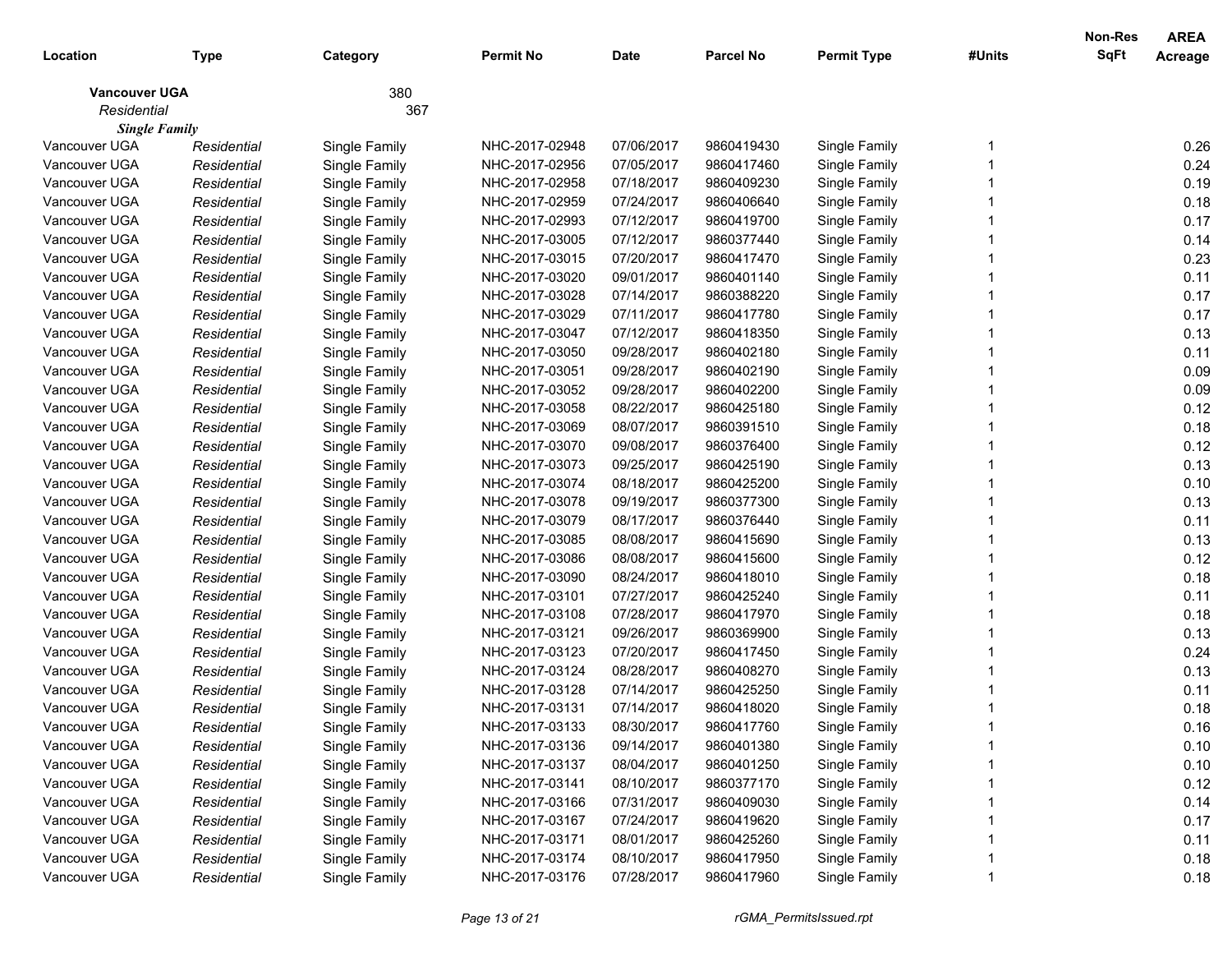|                      |             |               |                  |            |                  |                    |        | <b>Non-Res</b> | <b>AREA</b> |
|----------------------|-------------|---------------|------------------|------------|------------------|--------------------|--------|----------------|-------------|
| Location             | Type        | Category      | <b>Permit No</b> | Date       | <b>Parcel No</b> | <b>Permit Type</b> | #Units | <b>SqFt</b>    | Acreage     |
| <b>Vancouver UGA</b> |             | 380           |                  |            |                  |                    |        |                |             |
| Residential          |             | 367           |                  |            |                  |                    |        |                |             |
| <b>Single Family</b> |             |               |                  |            |                  |                    |        |                |             |
| Vancouver UGA        | Residential | Single Family | NHC-2017-03179   | 07/28/2017 | 9860358200       | Single Family      |        |                | 0.12        |
| Vancouver UGA        | Residential | Single Family | NHC-2017-03190   | 09/07/2017 | 9860417510       | Single Family      |        |                | 0.24        |
| Vancouver UGA        | Residential | Single Family | NHC-2017-03192   | 09/29/2017 | 9860382890       | Single Family      |        |                | 0.06        |
| Vancouver UGA        | Residential | Single Family | NHC-2017-03193   | 09/29/2017 | 9860382900       | Single Family      |        |                | 0.04        |
| Vancouver UGA        | Residential | Single Family | NHC-2017-03194   | 09/29/2017 | 9860382910       | Single Family      |        |                | 0.04        |
| Vancouver UGA        | Residential | Single Family | NHC-2017-03196   | 09/29/2017 | 9860382920       | Single Family      |        |                | 0.06        |
| Vancouver UGA        | Residential | Single Family | NHC-2017-03205   | 08/01/2017 | 9860425270       | Single Family      |        |                | 0.11        |
| Vancouver UGA        | Residential | Single Family | NHC-2017-03206   | 08/01/2017 | 9860425280       | Single Family      |        |                | 0.12        |
| Vancouver UGA        | Residential | Single Family | NHC-2017-03212   | 09/15/2017 | 9860359520       | Single Family      |        |                | 0.18        |
| Vancouver UGA        | Residential | Single Family | NHC-2017-03214   | 07/27/2017 | 9860406100       | Single Family      |        |                | 0.15        |
| Vancouver UGA        | Residential | Single Family | NHC-2017-03216   | 09/06/2017 | 9860399960       | Single Family      |        |                | 0.12        |
| Vancouver UGA        | Residential | Single Family | NHC-2017-03217   | 09/22/2017 | 9860399970       | Single Family      |        |                | 0.11        |
| Vancouver UGA        | Residential | Single Family | NHC-2017-03235   | 07/27/2017 | 9860406130       | Single Family      |        |                | 0.15        |
| Vancouver UGA        | Residential | Single Family | NHC-2017-03238   | 07/21/2017 | 9860400020       | Single Family      |        |                | 0.11        |
| Vancouver UGA        | Residential | Single Family | NHC-2017-03246   | 07/31/2017 | 9860417750       | Single Family      |        |                | 0.16        |
| Vancouver UGA        | Residential | Single Family | NHC-2017-03247   | 08/10/2017 | 9860418030       | Single Family      |        |                | 0.18        |
| Vancouver UGA        | Residential | Single Family | NHC-2017-03253   | 08/10/2017 | 9860406830       | Single Family      |        |                | 0.17        |
| Vancouver UGA        | Residential | Single Family | NHC-2017-03254   | 08/15/2017 | 9860415610       | Single Family      |        |                | 0.11        |
| Vancouver UGA        | Residential | Single Family | NHC-2017-03278   | 07/25/2017 | 9860408220       | Single Family      |        |                | 0.13        |
| Vancouver UGA        | Residential | Single Family | NHC-2017-03280   | 07/27/2017 | 9860403220       | Single Family      |        |                | 0.17        |
| Vancouver UGA        | Residential | Single Family | NHC-2017-03281   | 07/24/2017 | 9860418000       | Single Family      |        |                | 0.18        |
| Vancouver UGA        | Residential | Single Family | NHC-2017-03282   | 07/24/2017 | 9860417980       | Single Family      |        |                | 0.18        |
| Vancouver UGA        | Residential | Single Family | NHC-2017-03288   | 07/28/2017 | 9860320540       | Single Family      |        |                | 0.19        |
| Vancouver UGA        | Residential | Single Family | NHC-2017-03300   | 08/14/2017 | 9860401430       | Single Family      |        |                | 0.11        |
| Vancouver UGA        | Residential | Single Family | NHC-2017-03306   | 08/23/2017 | 9860401800       | Single Family      |        |                | 0.12        |
| Vancouver UGA        | Residential | Single Family | NHC-2017-03312   | 08/30/2017 | 9860417730       | Single Family      |        |                | 0.16        |
| Vancouver UGA        | Residential | Single Family | NHC-2017-03313   | 07/28/2017 | 9860417770       | Single Family      |        |                | 0.16        |
| Vancouver UGA        | Residential | Single Family | NHC-2017-03316   | 08/29/2017 | 9860409110       | Single Family      |        |                | 0.19        |
| Vancouver UGA        | Residential | Single Family | NHC-2017-03318   | 09/01/2017 | 9860408840       | Single Family      |        |                | 0.16        |
| Vancouver UGA        | Residential | Single Family | NHC-2017-03331   | 07/28/2017 | 9860377410       | Single Family      |        |                | 0.14        |
| Vancouver UGA        | Residential | Single Family | NHC-2017-03332   | 08/09/2017 | 9860401360       | Single Family      |        |                | 0.11        |
| Vancouver UGA        | Residential | Single Family | NHC-2017-03345   | 07/24/2017 | 9860399980       | Single Family      |        |                | 0.11        |
| Vancouver UGA        | Residential | Single Family | NHC-2017-03346   | 07/24/2017 | 9860399990       | Single Family      |        |                | 0.11        |
| Vancouver UGA        | Residential | Single Family | NHC-2017-03357   | 07/26/2017 | 9860400000       | Single Family      |        |                | 0.11        |
| Vancouver UGA        | Residential | Single Family | NHC-2017-03359   | 07/26/2017 | 9860400010       | Single Family      |        |                | 0.11        |
| Vancouver UGA        | Residential | Single Family | NHC-2017-03367   | 08/08/2017 | 9860396130       | Single Family      |        |                | 0.26        |
| Vancouver UGA        | Residential | Single Family | NHC-2017-03397   | 07/27/2017 | 9860408910       | Single Family      |        |                | 0.14        |
| Vancouver UGA        | Residential | Single Family | NHC-2017-03402   | 08/03/2017 | 9860418070       | Single Family      |        |                | 0.16        |
| Vancouver UGA        | Residential | Single Family | NHC-2017-03403   | 08/03/2017 | 9860418080       | Single Family      |        |                | 0.20        |
| Vancouver UGA        | Residential | Single Family | NHC-2017-03418   | 08/23/2017 | 9860377020       | Single Family      |        |                | 0.16        |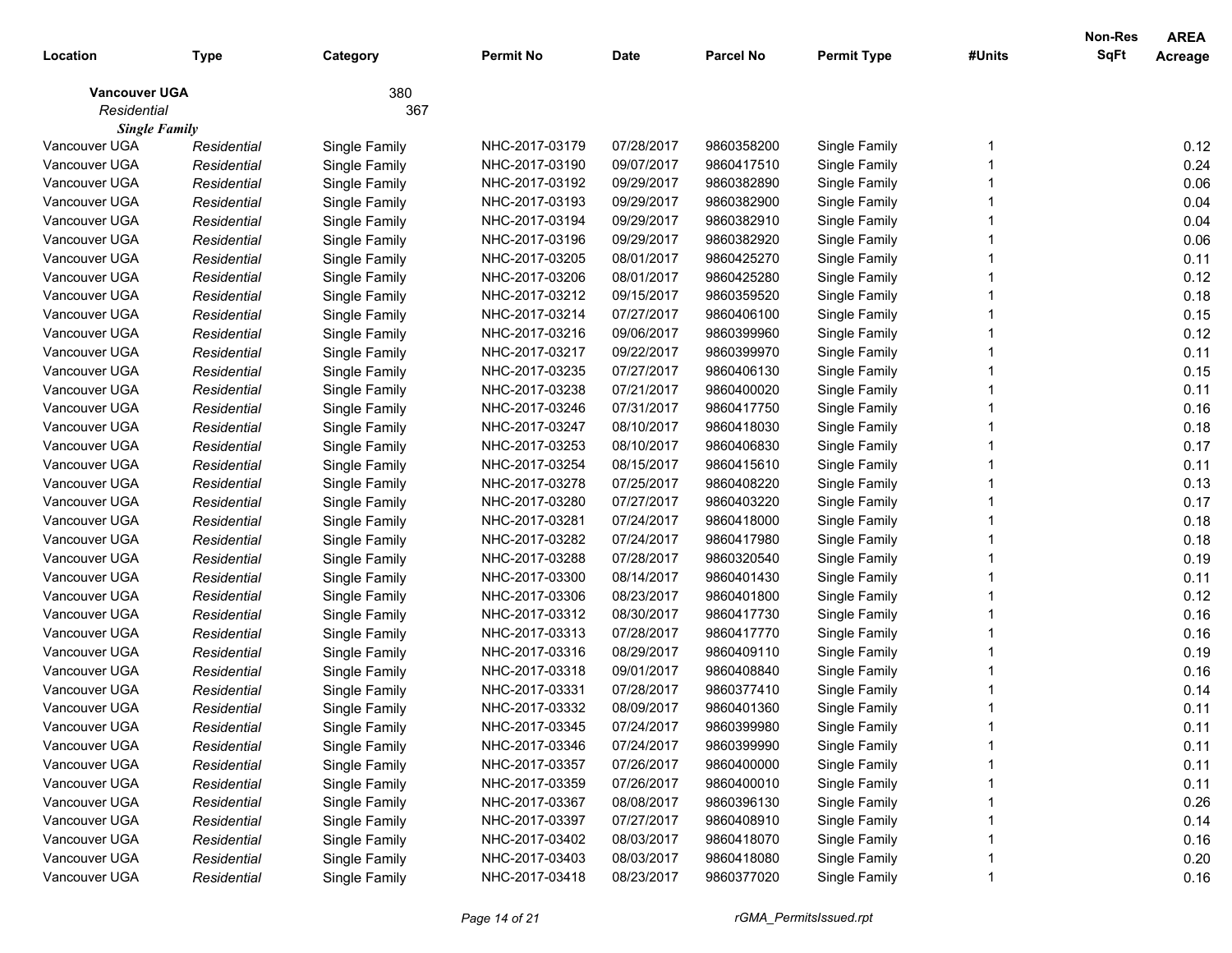|                      |             |               |                  |            |                  |                    |        | Non-Res     | <b>AREA</b> |
|----------------------|-------------|---------------|------------------|------------|------------------|--------------------|--------|-------------|-------------|
| Location             | Type        | Category      | <b>Permit No</b> | Date       | <b>Parcel No</b> | <b>Permit Type</b> | #Units | <b>SqFt</b> | Acreage     |
| <b>Vancouver UGA</b> |             | 380           |                  |            |                  |                    |        |             |             |
| Residential          |             | 367           |                  |            |                  |                    |        |             |             |
| <b>Single Family</b> |             |               |                  |            |                  |                    |        |             |             |
| Vancouver UGA        | Residential | Single Family | NHC-2017-03422   | 08/03/2017 | 9860417710       | Single Family      |        |             | 0.17        |
| Vancouver UGA        | Residential | Single Family | NHC-2017-03423   | 08/30/2017 | 9860377530       | Single Family      |        |             | 0.07        |
| Vancouver UGA        | Residential | Single Family | NHC-2017-03426   | 07/28/2017 | 9860418090       | Single Family      |        |             | 0.18        |
| Vancouver UGA        | Residential | Single Family | NHC-2017-03429   | 07/31/2017 | 9860408550       | Single Family      |        |             | 0.16        |
| Vancouver UGA        | Residential | Single Family | NHC-2017-03431   | 07/31/2017 | 9860409500       | Single Family      |        |             | 0.13        |
| Vancouver UGA        | Residential | Single Family | NHC-2017-03437   | 08/14/2017 | 9860401000       | Single Family      |        |             | 0.13        |
| Vancouver UGA        | Residential | Single Family | NHC-2017-03448   | 08/10/2017 | 9860418050       | Single Family      |        |             | 0.17        |
| Vancouver UGA        | Residential | Single Family | NHC-2017-03458   | 08/10/2017 | 9860418040       | Single Family      |        |             | 0.18        |
| Vancouver UGA        | Residential | Single Family | NHC-2017-03463   | 08/23/2017 | 9860409040       | Single Family      |        |             | 0.14        |
| Vancouver UGA        | Residential | Single Family | NHC-2017-03472   | 08/10/2017 | 9860417720       | Single Family      |        |             | 0.16        |
| Vancouver UGA        | Residential | Single Family | NHC-2017-03473   | 08/17/2017 | 9860418170       | Single Family      |        |             | 0.16        |
| Vancouver UGA        | Residential | Single Family | NHC-2017-03484   | 09/06/2017 | 9860401310       | Single Family      |        |             | 0.15        |
| Vancouver UGA        | Residential | Single Family | NHC-2017-03485   | 08/18/2017 | 9860340860       | Single Family      |        |             | 0.07        |
| Vancouver UGA        | Residential | Single Family | NHC-2017-03487   | 08/18/2017 | 9860341570       | Single Family      |        |             | 0.07        |
| Vancouver UGA        | Residential | Single Family | NHC-2017-03492   | 08/10/2017 | 9860406550       | Single Family      |        |             | 0.17        |
| Vancouver UGA        | Residential | Single Family | NHC-2017-03494   | 08/15/2017 | 9860370840       | Single Family      |        |             | 0.19        |
| Vancouver UGA        | Residential | Single Family | NHC-2017-03502   | 09/29/2017 | 1882870260       | Single Family      |        |             | 0.20        |
| Vancouver UGA        | Residential | Single Family | NHC-2017-03531   | 08/17/2017 | 9860409160       | Single Family      |        |             | 0.18        |
| Vancouver UGA        | Residential | Single Family | NHC-2017-03533   | 08/09/2017 | 9860419320       | Single Family      |        |             | 0.11        |
| Vancouver UGA        | Residential | Single Family | NHC-2017-03539   | 08/29/2017 | 9860419100       | Single Family      |        |             | 0.12        |
| Vancouver UGA        | Residential | Single Family | NHC-2017-03563   | 08/10/2017 | 9860418100       | Single Family      |        |             | 0.18        |
| Vancouver UGA        | Residential | Single Family | NHC-2017-03584   | 08/10/2017 | 9860418110       | Single Family      |        |             | 0.16        |
| Vancouver UGA        | Residential | Single Family | NHC-2017-03585   | 08/09/2017 | 9860419650       | Single Family      |        |             | 0.17        |
| Vancouver UGA        | Residential | Single Family | NHC-2017-03589   | 08/04/2017 | 9860419550       | Single Family      |        |             | 0.17        |
| Vancouver UGA        | Residential | Single Family | NHC-2017-03596   | 08/04/2017 | 9860401780       | Single Family      |        |             | 0.11        |
| Vancouver UGA        | Residential | Single Family | NHC-2017-03602   | 09/28/2017 | 9860408150       | Single Family      |        |             | 0.14        |
| Vancouver UGA        | Residential | Single Family | NHC-2017-03604   | 08/29/2017 | 9860406430       | Single Family      |        |             | 0.18        |
| Vancouver UGA        | Residential | Single Family | NHC-2017-03614   | 08/31/2017 | 9860418150       | Single Family      |        |             | 0.16        |
| Vancouver UGA        | Residential | Single Family | NHC-2017-03616   | 08/31/2017 | 9860418160       | Single Family      |        |             | 0.16        |
| Vancouver UGA        | Residential | Single Family | NHC-2017-03617   | 09/11/2017 | 9860419660       | Single Family      |        |             | 0.17        |
| Vancouver UGA        | Residential | Single Family | NHC-2017-03624   | 08/23/2017 | 9860425350       | Single Family      |        |             | 0.11        |
| Vancouver UGA        | Residential | Single Family | NHC-2017-03625   | 08/07/2017 | 9860392770       | Single Family      |        |             | 0.14        |
| Vancouver UGA        | Residential | Single Family | NHC-2017-03632   | 08/08/2017 | 9860419370       | Single Family      |        |             | 0.15        |
| Vancouver UGA        | Residential | Single Family | NHC-2017-03648   | 08/30/2017 | 9860377210       | Single Family      |        |             | 0.09        |
| Vancouver UGA        | Residential | Single Family | NHC-2017-03652   | 08/23/2017 | 9860408670       | Single Family      |        |             | 0.15        |
| Vancouver UGA        | Residential | Single Family | NHC-2017-03654   | 08/28/2017 | 9860408590       | Single Family      |        |             | 0.16        |
| Vancouver UGA        | Residential | Single Family | NHC-2017-03656   | 08/23/2017 | 9860377160       | Single Family      |        |             | 0.12        |
| Vancouver UGA        | Residential | Single Family | NHC-2017-03661   | 09/28/2017 | 9860376390       | Single Family      |        |             | 0.11        |
| Vancouver UGA        | Residential | Single Family | NHC-2017-03663   | 09/01/2017 | 9860404240       | Single Family      |        |             | 0.11        |
| Vancouver UGA        | Residential | Single Family | NHC-2017-03664   | 08/30/2017 | 9860403400       | Single Family      |        |             | 0.16        |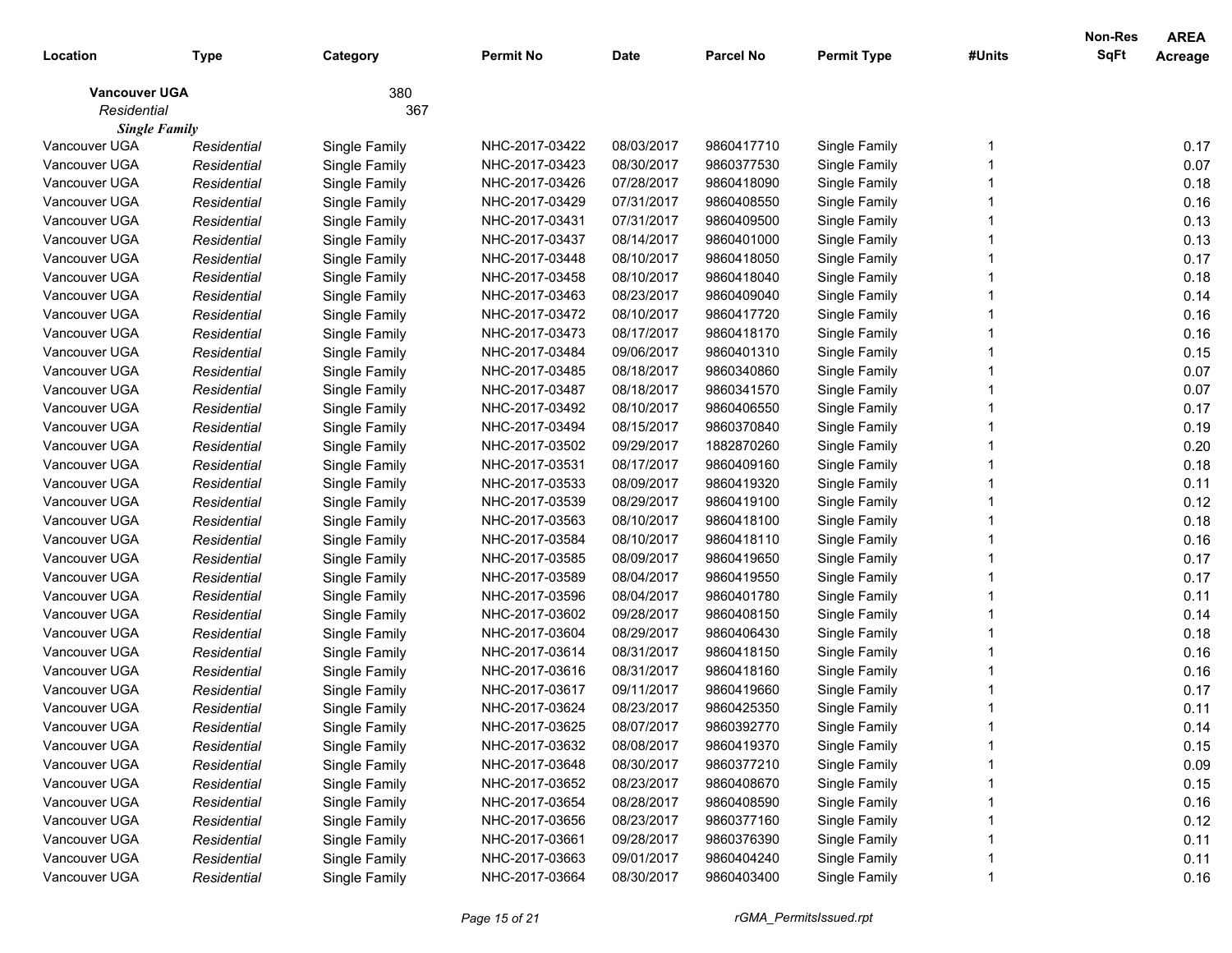|                      |             |               |                |             |                  |                    |        | Non-Res     | <b>AREA</b> |
|----------------------|-------------|---------------|----------------|-------------|------------------|--------------------|--------|-------------|-------------|
| Location             | <b>Type</b> | Category      | Permit No      | <b>Date</b> | <b>Parcel No</b> | <b>Permit Type</b> | #Units | <b>SqFt</b> | Acreage     |
| <b>Vancouver UGA</b> |             | 380           |                |             |                  |                    |        |             |             |
| Residential          |             | 367           |                |             |                  |                    |        |             |             |
| <b>Single Family</b> |             |               |                |             |                  |                    |        |             |             |
| Vancouver UGA        | Residential | Single Family | NHC-2017-03678 | 08/10/2017  | 9860408800       | Single Family      |        |             | 0.16        |
| Vancouver UGA        | Residential | Single Family | NHC-2017-03679 | 08/10/2017  | 9860409210       | Single Family      |        |             | 0.18        |
| Vancouver UGA        | Residential | Single Family | NHC-2017-03686 | 08/10/2017  | 1570410000       | Single Family      |        |             | 0.11        |
| Vancouver UGA        | Residential | Single Family | NHC-2017-03687 | 08/09/2017  | 9860404230       | Single Family      |        |             | 0.11        |
| Vancouver UGA        | Residential | Single Family | NHC-2017-03689 | 08/21/2017  | 9860371930       | Single Family      |        |             | 0.11        |
| Vancouver UGA        | Residential | Single Family | NHC-2017-03699 | 08/31/2017  | 9860418140       | Single Family      |        |             | 0.16        |
| Vancouver UGA        | Residential | Single Family | NHC-2017-03701 | 08/31/2017  | 9860418130       | Single Family      |        |             | 0.16        |
| Vancouver UGA        | Residential | Single Family | NHC-2017-03704 | 08/15/2017  | 9860419730       | Single Family      |        |             | 0.21        |
| Vancouver UGA        | Residential | Single Family | NHC-2017-03710 | 08/23/2017  | 9860406450       | Single Family      |        |             | 0.18        |
| Vancouver UGA        | Residential | Single Family | NHC-2017-03719 | 09/05/2017  | 9860391650       | Single Family      |        |             | 0.18        |
| Vancouver UGA        | Residential | Single Family | NHC-2017-03721 | 08/23/2017  | 9860408570       | Single Family      |        |             | 0.14        |
| Vancouver UGA        | Residential | Single Family | NHC-2017-03727 | 08/24/2017  | 9860401720       | Single Family      |        |             | 0.11        |
| Vancouver UGA        | Residential | Single Family | NHC-2017-03729 | 08/24/2017  | 9860377430       | Single Family      |        |             | 0.14        |
| Vancouver UGA        | Residential | Single Family | NHC-2017-03735 | 08/25/2017  | 9860392340       | Single Family      |        |             | 0.18        |
| Vancouver UGA        | Residential | Single Family | NHC-2017-03736 | 08/29/2017  | 9860392350       | Single Family      |        |             | 0.20        |
| Vancouver UGA        | Residential | Single Family | NHC-2017-03740 | 08/17/2017  | 9860417740       | Single Family      |        |             | 0.16        |
| Vancouver UGA        | Residential | Single Family | NHC-2017-03744 | 09/14/2017  | 9860418060       | Single Family      |        |             | 0.16        |
| Vancouver UGA        | Residential | Single Family | NHC-2017-03774 | 09/05/2017  | 9860417680       | Single Family      |        |             | 0.25        |
| Vancouver UGA        | Residential | Single Family | NHC-2017-03775 | 08/17/2017  | 9860417690       | Single Family      |        |             | 0.16        |
| Vancouver UGA        | Residential | Single Family | NHC-2017-03785 | 08/11/2017  | 9860419330       | Single Family      |        |             | 0.12        |
| Vancouver UGA        | Residential | Single Family | NHC-2017-03786 | 08/18/2017  | 9860419010       | Single Family      |        |             | 0.13        |
| Vancouver UGA        | Residential | Single Family | NHC-2017-03790 | 08/31/2017  | 9860417700       | Single Family      |        |             | 0.16        |
| Vancouver UGA        | Residential | Single Family | NHC-2017-03801 | 09/11/2017  | 9860428810       | Single Family      |        |             | 0.17        |
| Vancouver UGA        | Residential | Single Family | NHC-2017-03803 | 09/05/2017  | 9860399930       | Single Family      |        |             | 0.13        |
| Vancouver UGA        | Residential | Single Family | NHC-2017-03804 | 09/05/2017  | 9860399940       | Single Family      |        |             | 0.13        |
| Vancouver UGA        | Residential | Single Family | NHC-2017-03806 | 08/29/2017  | 9860406490       | Single Family      |        |             | 0.18        |
| Vancouver UGA        | Residential | Single Family | NHC-2017-03808 | 09/28/2017  | 9860385800       | Single Family      |        |             | 0.18        |
| Vancouver UGA        | Residential | Single Family | NHC-2017-03820 | 09/19/2017  | 9860384820       | Single Family      |        |             | 0.28        |
| Vancouver UGA        | Residential | Single Family | NHC-2017-03836 | 09/15/2017  | 9860425360       | Single Family      |        |             | 0.10        |
| Vancouver UGA        | Residential | Single Family | NHC-2017-03837 | 08/28/2017  | 9860408280       | Single Family      |        |             | 0.13        |
| Vancouver UGA        | Residential | Single Family | NHC-2017-03843 | 08/23/2017  | 9860408700       | Single Family      |        |             | 0.15        |
| Vancouver UGA        | Residential | Single Family | NHC-2017-03844 | 08/29/2017  | 9860408720       | Single Family      |        |             | 0.17        |
| Vancouver UGA        | Residential | Single Family | NHC-2017-03845 | 08/31/2017  | 9860408900       | Single Family      |        |             | 0.14        |
| Vancouver UGA        | Residential | Single Family | NHC-2017-03856 | 08/31/2017  | 9860418180       | Single Family      |        |             | 0.17        |
| Vancouver UGA        | Residential | Single Family | NHC-2017-03857 | 09/05/2017  | 9860418120       | Single Family      |        |             | 0.18        |
| Vancouver UGA        | Residential | Single Family | NHC-2017-03860 | 09/05/2017  | 9860417640       | Single Family      |        |             | 0.16        |
| Vancouver UGA        | Residential | Single Family | NHC-2017-03862 | 09/05/2017  | 9860417670       | Single Family      |        |             | 0.17        |
| Vancouver UGA        | Residential | Single Family | NHC-2017-03873 | 09/05/2017  | 9860417900       | Single Family      |        |             | 0.21        |
| Vancouver UGA        | Residential | Single Family | NHC-2017-03891 | 09/05/2017  | 9860400030       | Single Family      |        |             | 0.11        |
| Vancouver UGA        | Residential | Single Family | NHC-2017-03892 | 09/07/2017  | 9860400040       | Single Family      |        |             | 0.11        |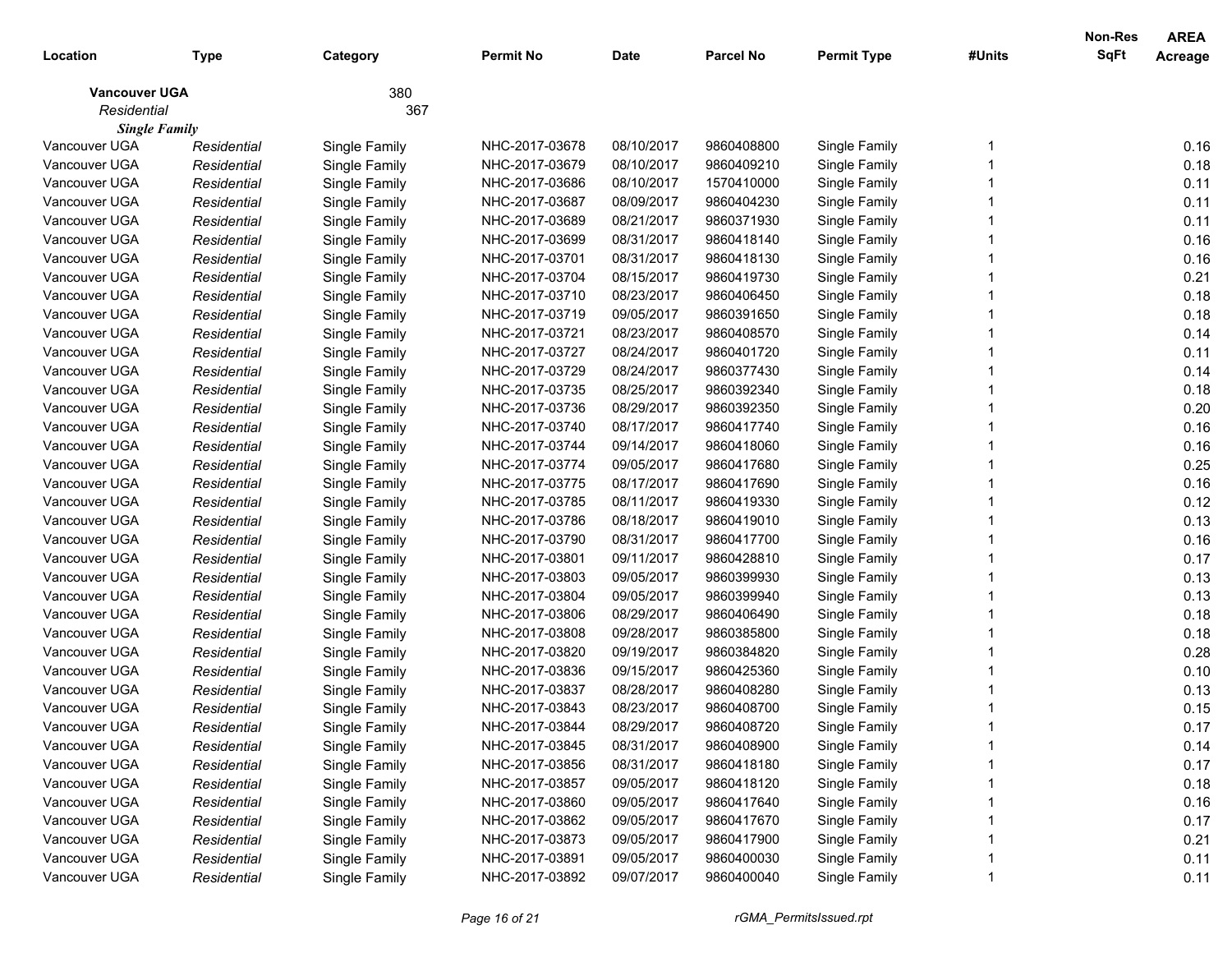|                      |             |               |                |             |                  |                    |        | Non-Res     | <b>AREA</b> |
|----------------------|-------------|---------------|----------------|-------------|------------------|--------------------|--------|-------------|-------------|
| Location             | Type        | Category      | Permit No      | <b>Date</b> | <b>Parcel No</b> | <b>Permit Type</b> | #Units | <b>SqFt</b> | Acreage     |
| <b>Vancouver UGA</b> |             | 380           |                |             |                  |                    |        |             |             |
| Residential          |             | 367           |                |             |                  |                    |        |             |             |
| <b>Single Family</b> |             |               |                |             |                  |                    |        |             |             |
| Vancouver UGA        | Residential | Single Family | NHC-2017-03894 | 09/12/2017  | 9860428800       | Single Family      |        |             | 0.17        |
| Vancouver UGA        | Residential | Single Family | NHC-2017-03900 | 09/05/2017  | 9860417940       | Single Family      |        |             | 0.16        |
| Vancouver UGA        | Residential | Single Family | NHC-2017-03905 | 09/05/2017  | 9860377130       | Single Family      |        |             | 0.12        |
| Vancouver UGA        | Residential | Single Family | NHC-2017-03945 | 08/28/2017  | 9860406460       | Single Family      |        |             | 0.19        |
| Vancouver UGA        | Residential | Single Family | NHC-2017-03957 | 08/23/2017  | 9860419360       | Single Family      |        |             | 0.11        |
| Vancouver UGA        | Residential | Single Family | NHC-2017-03960 | 08/23/2017  | 9860419350       | Single Family      |        |             | 0.11        |
| Vancouver UGA        | Residential | Single Family | NHC-2017-03962 | 09/26/2017  | 9860403350       | Single Family      |        |             | 0.17        |
| Vancouver UGA        | Residential | Single Family | NHC-2017-03987 | 08/24/2017  | 9860419000       | Single Family      |        |             | 0.13        |
| Vancouver UGA        | Residential | Single Family | NHC-2017-03989 | 08/24/2017  | 9860418730       | Single Family      |        |             | 0.13        |
| Vancouver UGA        | Residential | Single Family | NHC-2017-03992 | 09/27/2017  | 9860393690       | Single Family      |        |             | 0.10        |
| Vancouver UGA        | Residential | Single Family | NHC-2017-03993 | 09/05/2017  | 9860415710       | Single Family      |        |             | 0.13        |
| Vancouver UGA        | Residential | Single Family | NHC-2017-04003 | 09/13/2017  | 9860406860       | Single Family      |        |             | 0.18        |
| Vancouver UGA        | Residential | Single Family | NHC-2017-04005 | 08/25/2017  | 9860418740       | Single Family      |        |             | 0.10        |
| Vancouver UGA        | Residential | Single Family | NHC-2017-04041 | 09/26/2017  | 9860408530       | Single Family      |        |             | 0.15        |
| Vancouver UGA        | Residential | Single Family | NHC-2017-04042 | 09/21/2017  | 9860406720       | Single Family      |        |             | 0.18        |
| Vancouver UGA        | Residential | Single Family | NHC-2017-04077 | 09/28/2017  | 9860393710       | Single Family      |        |             | 0.07        |
| Vancouver UGA        | Residential | Single Family | NHC-2017-04078 | 09/27/2017  | 9860393720       | Single Family      |        |             | 0.07        |
| Vancouver UGA        | Residential | Single Family | NHC-2017-04092 | 09/11/2017  | 1079633860       | Single Family      |        |             | 0.17        |
| Vancouver UGA        | Residential | Single Family | NHC-2017-04096 | 08/30/2017  | 9860418750       | Single Family      |        |             | 0.12        |
| Vancouver UGA        | Residential | Single Family | NHC-2017-04098 | 08/30/2017  | 9860418760       | Single Family      |        |             | 0.12        |
| Vancouver UGA        | Residential | Single Family | NHC-2017-04111 | 09/13/2017  | 9860418770       | Single Family      |        |             | 0.12        |
| Vancouver UGA        | Residential | Single Family | NHC-2017-04113 | 09/18/2017  | 9860418780       | Single Family      |        |             | 0.12        |
| Vancouver UGA        | Residential | Single Family | NHC-2017-04119 | 09/08/2017  | 9860418790       | Single Family      |        |             | 0.10        |
| Vancouver UGA        | Residential | Single Family | NHC-2017-04141 | 09/28/2017  | 9860416460       | Single Family      |        |             | 0.06        |
| Vancouver UGA        | Residential | Single Family | NHC-2017-04144 | 09/06/2017  | 9860408580       | Single Family      |        |             | 0.15        |
| Vancouver UGA        | Residential | Single Family | NHC-2017-04161 | 09/29/2017  | 9860418830       | Single Family      |        |             | 0.12        |
| Vancouver UGA        | Residential | Single Family | NHC-2017-04183 | 09/06/2017  | 9860419020       | Single Family      |        |             | 0.12        |
| Vancouver UGA        | Residential | Single Family | NHC-2017-04206 | 09/06/2017  | 9860377150       | Single Family      |        |             | 0.12        |
| Vancouver UGA        | Residential | Single Family | NHC-2017-04240 | 09/06/2017  | 9860377460       | Single Family      |        |             | 0.14        |
| Vancouver UGA        | Residential | Single Family | NHC-2017-04250 | 09/20/2017  | 9860418820       | Single Family      |        |             | 0.12        |
| Vancouver UGA        | Residential | Single Family | NHC-2017-04253 | 09/22/2017  | 9860408120       | Single Family      |        |             | 0.15        |
| Vancouver UGA        | Residential | Single Family | NHC-2017-04254 | 09/22/2017  | 9860408710       | Single Family      |        |             | 0.15        |
| Vancouver UGA        | Residential | Single Family | NHC-2017-04393 | 09/19/2017  | 9860419280       | Single Family      |        |             | 0.11        |
| Vancouver UGA        | Residential | Single Family | NHC-2017-04413 | 09/14/2017  | 9860416640       | Single Family      |        |             | 0.06        |
| Vancouver UGA        | Residential | Single Family | NHC-2017-04418 | 09/28/2017  | 9860393700       | Single Family      |        |             | 0.06        |
| Vancouver UGA        | Residential | Single Family | NHC-2017-04461 | 09/27/2017  | 9860388200       | Single Family      |        |             | 0.18        |
| Vancouver UGA        | Residential | Single Family | NHC-2017-04468 | 09/20/2017  | 9860385750       | Single Family      |        |             | 0.17        |
| Vancouver UGA        | Residential | Single Family | NHC-2017-04537 | 09/21/2017  | 9860418990       | Single Family      |        |             | 0.11        |
| Vancouver UGA        | Residential | Single Family | NHC-2017-04541 | 09/25/2017  | 9860409220       | Single Family      |        |             | 0.17        |
| Vancouver UGA        | Residential | Single Family | NHC-2017-04556 | 09/27/2017  | 9860421170       | Single Family      |        |             | 0.29        |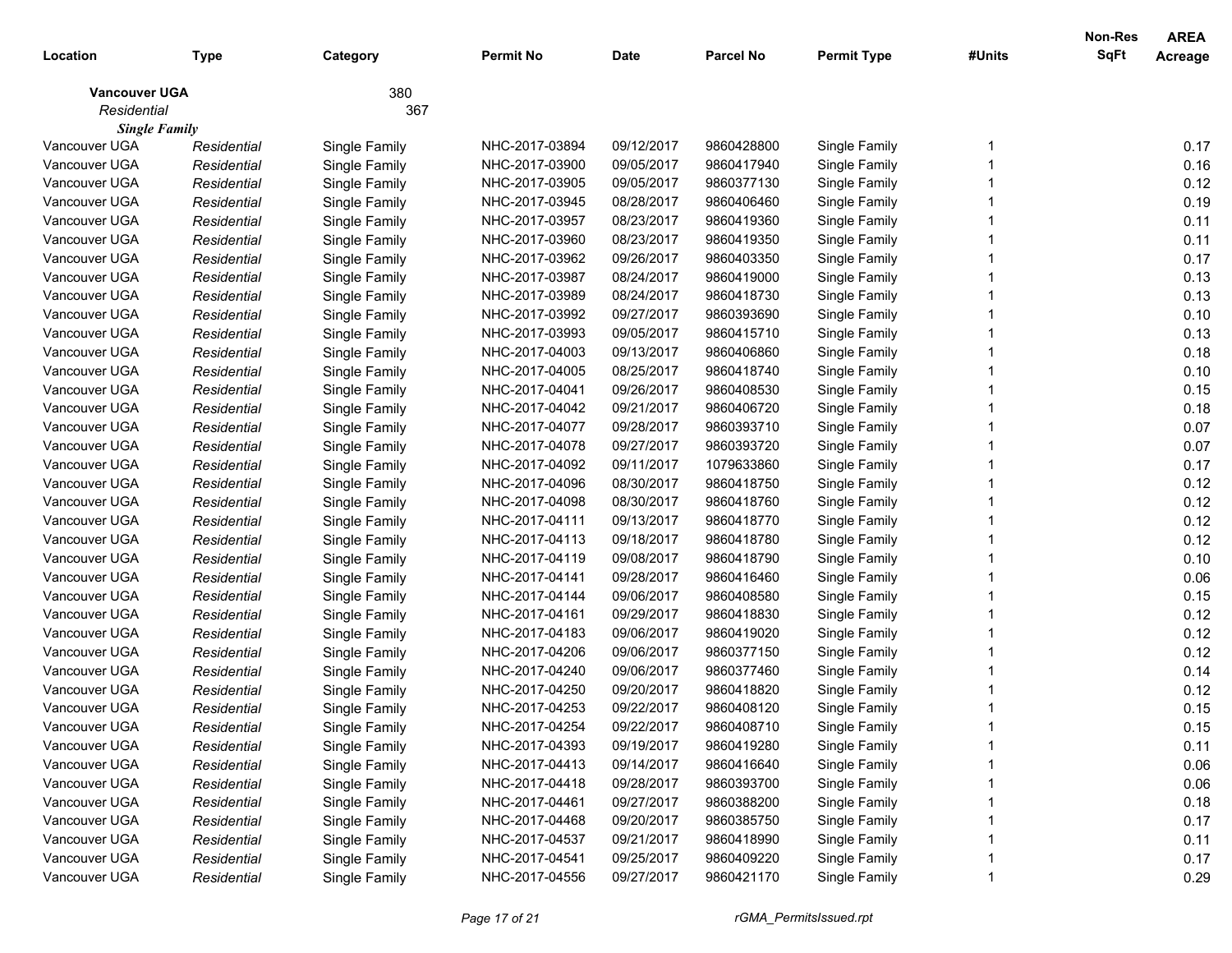| Location             | <b>Type</b> | Category      | <b>Permit No</b> | <b>Date</b> | <b>Parcel No</b> | <b>Permit Type</b>      | #Units | Non-Res<br><b>SqFt</b>     | <b>AREA</b><br>Acreage |
|----------------------|-------------|---------------|------------------|-------------|------------------|-------------------------|--------|----------------------------|------------------------|
| <b>Vancouver UGA</b> |             | 380           |                  |             |                  |                         |        |                            |                        |
| Residential          |             | 367           |                  |             |                  |                         |        |                            |                        |
| <b>Single Family</b> |             |               |                  |             |                  |                         |        |                            |                        |
| Vancouver UGA        | Residential | Single Family | NHC-2017-04557   | 09/25/2017  | 9860408750       | Single Family           |        |                            | 0.15                   |
| Vancouver UGA        | Residential | Single Family | NHC-2017-04558   | 09/25/2017  | 9860421160       | Single Family           |        |                            | 0.20                   |
| Vancouver UGA        | Residential | Single Family | NHC-2017-04587   | 09/27/2017  | 9860421330       | Single Family           |        |                            | 0.23                   |
| Vancouver UGA        | Residential | Single Family | NHC-2017-04588   | 09/27/2017  | 9860421470       | Single Family           |        |                            | 0.26                   |
| Vancouver UGA        | Residential | Single Family | NHC-2017-04593   | 09/25/2017  | 9860421340       | Single Family           |        |                            | 0.20                   |
| Vancouver UGA        | Residential | Single Family | NHC-2017-04620   | 09/27/2017  | 9860409380       | Single Family           |        |                            | 0.18                   |
| Vancouver UGA        | Residential | Single Family | NHC-2017-04659   | 09/29/2017  | 9860419250       | Single Family           |        |                            | 0.09                   |
| Vancouver UGA        | Residential | Single Family | SFR2017-00054    | 07/24/2017  | 9860413200       | Single Family           |        |                            | 0.23                   |
| Vancouver UGA        | Residential | Single Family | SFR2017-00068    | 07/20/2017  | 1993170000       | Single Family           |        |                            | 0.91                   |
|                      |             |               |                  |             |                  |                         | 355    | <b>Total Single Family</b> |                        |
|                      |             |               |                  |             |                  | Vancouver UGA Sub Total | 548    | 78,215                     |                        |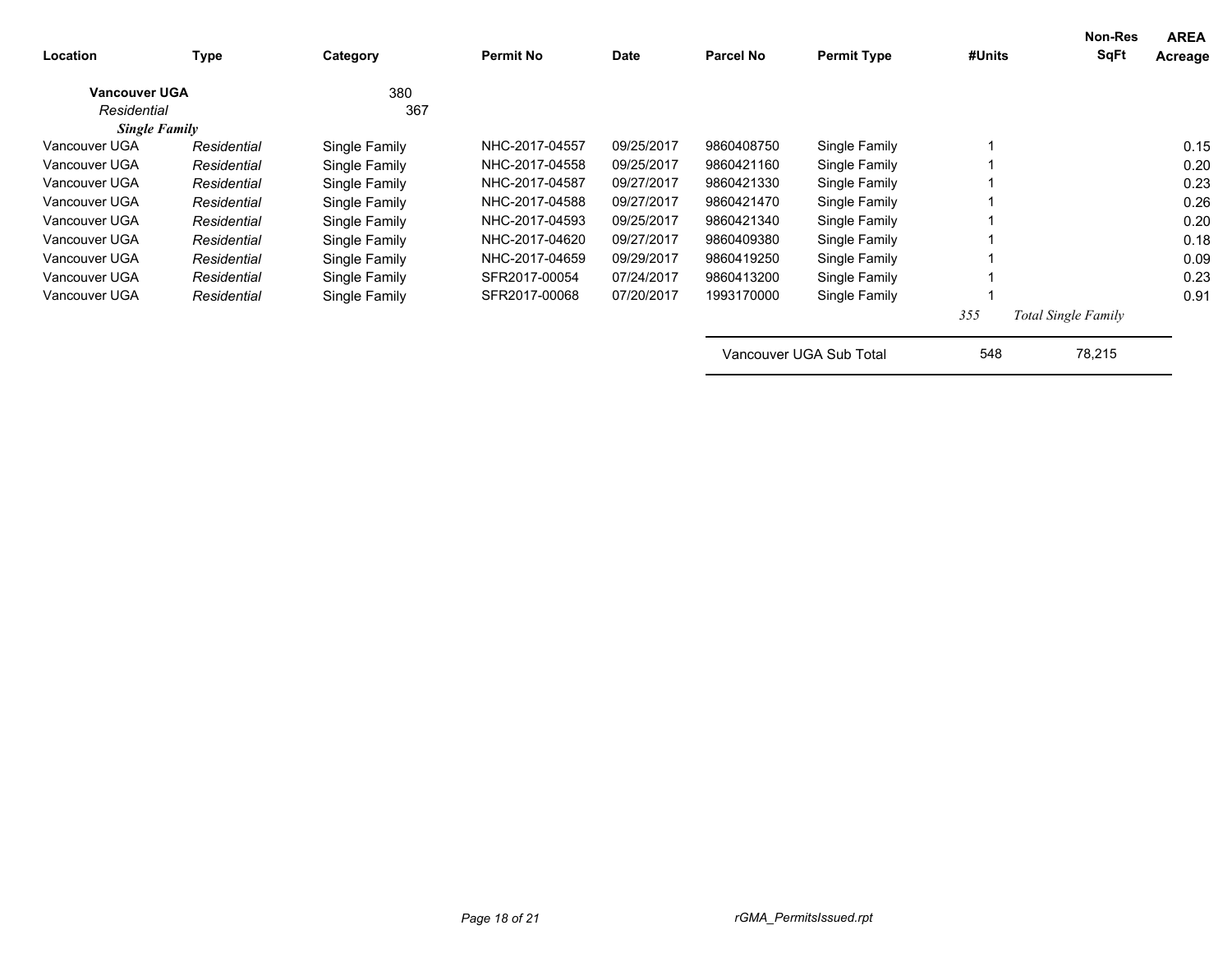| Location             | <b>Type</b>     | Category                | <b>Permit No</b> | <b>Date</b> | <b>Parcel No</b>    | <b>Permit Type</b>      | #Units | <b>Non-Res</b><br><b>SqFt</b> | <b>AREA</b><br>Acreage |
|----------------------|-----------------|-------------------------|------------------|-------------|---------------------|-------------------------|--------|-------------------------------|------------------------|
| Washougal            |                 | 21                      |                  |             |                     |                         |        |                               |                        |
| Non-Residential      |                 | $\overline{2}$          |                  |             |                     |                         |        |                               |                        |
| Washougal            | Non-Residential | <b>Other Commercial</b> | 17050079         | 09/05/2017  | 9860347150          | <b>Other Commercial</b> |        | 49,500                        | 2.00                   |
| Washougal            | Non-Residential | <b>Other Commercial</b> | 17090008         | 09/12/2017  | 0959020000          | <b>Other Commercial</b> |        | 1,282                         | 1.10                   |
|                      |                 |                         |                  |             |                     |                         |        | 50782.00                      |                        |
| Residential          |                 | 19                      |                  |             |                     |                         |        |                               |                        |
| Multi-Family         |                 |                         |                  |             |                     |                         |        |                               |                        |
| Washougal            | Residential     | Multi-Family            | 16020011         | 09/10/2017  | 0712460000          | Multi-Family            | 97     |                               | 1.77                   |
|                      |                 |                         |                  |             |                     |                         | 97     | Total Multi-Family            |                        |
| <b>Single Family</b> |                 |                         |                  |             |                     |                         |        |                               |                        |
| Washougal            | Residential     | Single Family           | 16060071         | 08/10/2017  | 1323490740          | Single Family           |        |                               | 0.15                   |
| Washougal            | Residential     | Single Family           | 16120063         | 08/10/2017  | 1323490040          | Single Family           |        |                               | 0.15                   |
| Washougal            | Residential     | Single Family           | 17040019         | 09/08/2017  | 1311860280          | Single Family           |        |                               | 0.49                   |
| Washougal            | Residential     | Single Family           | 17050029         | 08/10/2017  | 1311860160          | Single Family           |        |                               | 0.17                   |
| Washougal            | Residential     | Single Family           | 17050055         | 07/05/2017  | 1311870120          | Single Family           |        |                               | 0.21                   |
| Washougal            | Residential     | Single Family           | 17050065         | 07/14/2017  | 1300310520          | Single Family           |        |                               | 0.22                   |
| Washougal            | Residential     | Single Family           | 17050084         | 07/19/2017  | 1311870520          | Single Family           |        |                               | 0.20                   |
| Washougal            | Residential     | Single Family           | 17050088         | 08/18/2017  | 1283581080          | Single Family           |        |                               | 0.40                   |
| Washougal            | Residential     | Single Family           | 17050114         | 07/06/2017  | 9860407100          | Single Family           |        |                               | 0.10                   |
| Washougal            | Residential     | Single Family           | 17060008         | 07/13/2017  | 1300560540          | Single Family           |        |                               | 0.15                   |
| Washougal            | Residential     | Single Family           | 17060009         | 07/13/2017  | 1300560320          | Single Family           |        |                               | 0.14                   |
| Washougal            | Residential     | Single Family           | 17060023         | 08/15/2017  | 1341650050          | Single Family           |        |                               | 0.17                   |
| Washougal            | Residential     | Single Family           | 17060040         | 07/24/2017  | 9860305590          | Single Family           |        |                               | 0.30                   |
| Washougal            | Residential     | Single Family           | 17060061         | 07/06/2017  | 9860407060          | Single Family           |        |                               | 0.08                   |
| Washougal            | Residential     | Single Family           | 17070019         | 08/21/2017  | 1230060760          | Single Family           |        |                               | 0.18                   |
| Washougal            | Residential     | Single Family           | 17070028         | 08/16/2017  | 9860378530          | Single Family           |        |                               | 1.45                   |
| Washougal            | Residential     | Single Family           | 17070063         | 08/23/2017  | 1300560660          | Single Family           |        |                               | 0.15                   |
| Washougal            | Residential     | Single Family           | 17070080         | 09/14/2017  | 9860305670          | Single Family           |        |                               | 0.27                   |
|                      |                 |                         |                  |             |                     |                         | 18     | Total Single Family           |                        |
|                      |                 |                         |                  |             | Washougal Sub Total |                         | 115    | 50.782                        |                        |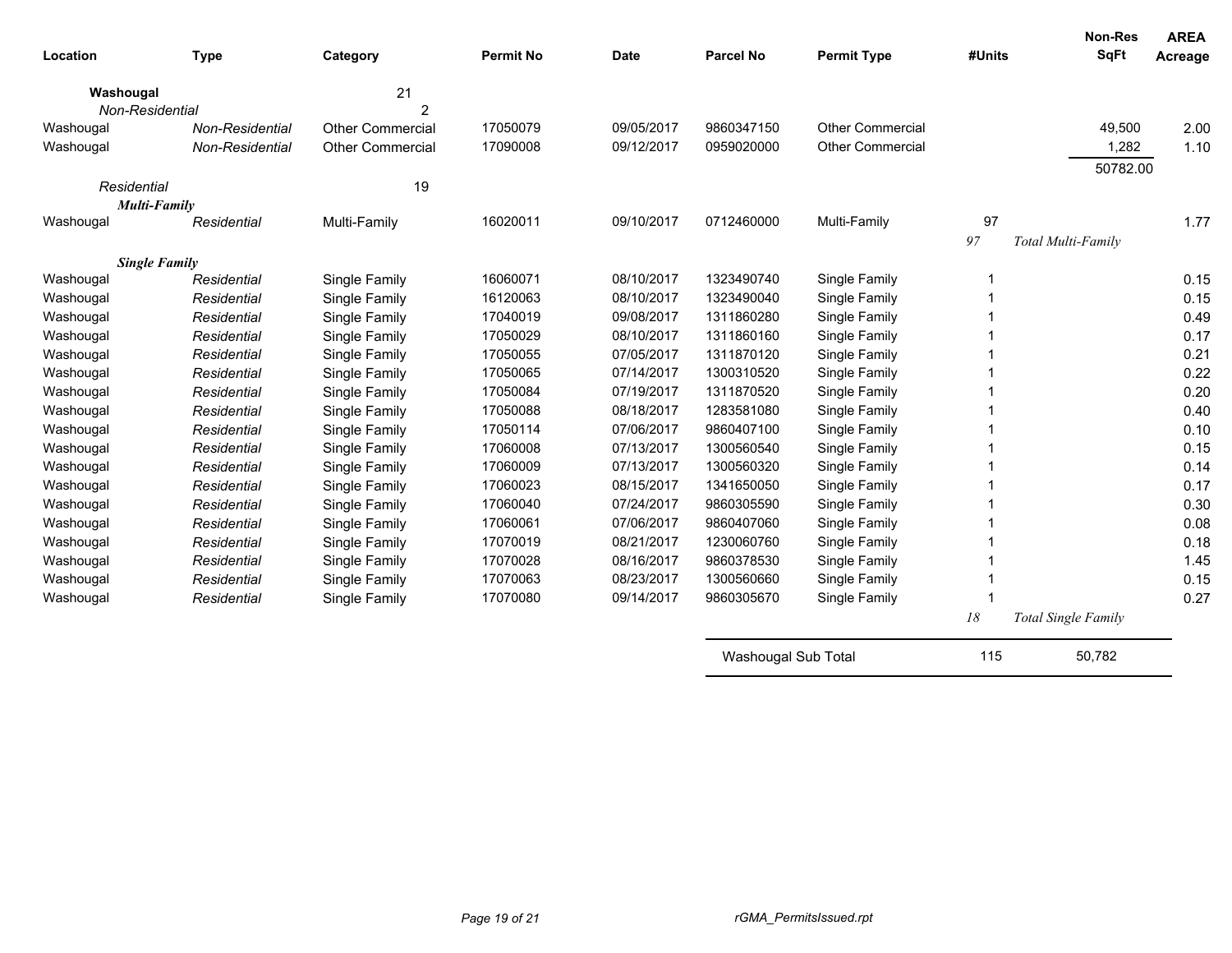|                             |                 |                         |                  |            |                  |                         |        | Non-Res | <b>AREA</b> |
|-----------------------------|-----------------|-------------------------|------------------|------------|------------------|-------------------------|--------|---------|-------------|
| Location                    | <b>Type</b>     | Category                | <b>Permit No</b> | Date       | <b>Parcel No</b> | <b>Permit Type</b>      | #Units | SqFt    | Acreage     |
| <b>Clark County (Rural)</b> |                 | 57                      |                  |            |                  |                         |        |         |             |
| Non-Residential             |                 | ⊿                       |                  |            |                  |                         |        |         |             |
| Clark County (Rural)        | Non-Residential | Institutional           | COM2017-00190    | 07/03/2017 | 1788530000       | Institutional           |        | 2,400   | 15.36       |
| Clark County (Rural)        | Non-Residential | Institutional           | COM2017-00265    | 09/06/2017 | 2040420000       | Institutional           |        | 2,004   | 24.22       |
| Clark County (Rural)        | Non-Residential | Institutional           | COM2017-00266    | 09/06/2017 | 2040420000       | Institutional           |        | 2,040   | 24.22       |
| Clark County (Rural)        | Non-Residential | <b>Other Commercial</b> | COM2017-00264    | 09/06/2017 | 2040420000       | <b>Other Commercial</b> |        | 1,864   | 24.22       |
|                             |                 |                         |                  |            |                  |                         |        | 8308.00 |             |
| Residential                 |                 | 53                      |                  |            |                  |                         |        |         |             |
| <b>Single Family</b>        |                 |                         |                  |            |                  |                         |        |         |             |
| Clark County (Rural)        | Residential     | Single Family           | NHC-2017-00931   | 07/05/2017 | 2562990000       | Single Family           |        |         | 2.29        |
| Clark County (Rural)        | Residential     | Single Family           | NHC-2017-00940   | 07/12/2017 | 1964470100       | Single Family           |        |         | 5.01        |
| Clark County (Rural)        | Residential     | Single Family           | NHC-2017-01079   | 08/09/2017 | 1420380000       | Single Family           |        |         | 5.00        |
| Clark County (Rural)        | Residential     | Single Family           | NHC-2017-01173   | 07/06/2017 | 9860268900       | Single Family           |        |         | 5.01        |
| Clark County (Rural)        | Residential     | Single Family           | NHC-2017-01201   | 08/22/2017 | 2558400000       | Single Family           |        |         | 2.07        |
| Clark County (Rural)        | Residential     | Single Family           | NHC-2017-01245   | 08/07/2017 | 2663900000       | Single Family           |        |         | 5.80        |
| Clark County (Rural)        | Residential     | Single Family           | NHC-2017-01314   | 08/14/2017 | 1686140000       | Single Family           |        |         | 8.00        |
| Clark County (Rural)        | Residential     | Single Family           | NHC-2017-01319   | 07/25/2017 | 1429160000       | Single Family           |        |         | 5.47        |
| Clark County (Rural)        | Residential     | Single Family           | NHC-2017-01322   | 07/26/2017 | 1296070000       | Single Family           |        |         | 2.50        |
| Clark County (Rural)        | Residential     | Single Family           | NHC-2017-01331   | 08/17/2017 | 1412710000       | Single Family           |        |         | 12.45       |
| Clark County (Rural)        | Residential     | Single Family           | NHC-2017-01370   | 08/16/2017 | 2481770000       | Single Family           |        |         | 5.50        |
| Clark County (Rural)        | Residential     | Single Family           | NHC-2017-01447   | 08/21/2017 | 1711030050       | Single Family           |        |         | 1.00        |
| Clark County (Rural)        | Residential     | Single Family           | NHC-2017-01478   | 08/29/2017 | 1988600000       | Single Family           |        |         | 0.41        |
| Clark County (Rural)        | Residential     | Single Family           | NHC-2017-01556   | 07/17/2017 | 2016330000       | Single Family           |        |         | 2.31        |
| Clark County (Rural)        | Residential     | Single Family           | NHC-2017-01601   | 07/12/2017 | 2561160000       | Single Family           |        |         | 5.00        |
| Clark County (Rural)        | Residential     | Single Family           | NHC-2017-01630   | 09/18/2017 | 1692640000       | Single Family           |        |         | 2.43        |
| Clark County (Rural)        | Residential     | Single Family           | NHC-2017-01639   | 08/01/2017 | 9860404290       | Single Family           |        |         | 8.27        |
| Clark County (Rural)        | Residential     | Single Family           | NHC-2017-01681   | 08/17/2017 | 1292050000       | Single Family           |        |         | 5.03        |
| Clark County (Rural)        | Residential     | Single Family           | NHC-2017-01694   | 07/11/2017 | 2223760000       | Single Family           |        |         | 5.00        |
| Clark County (Rural)        | Residential     | Single Family           | NHC-2017-01713   | 07/13/2017 | 2332660000       | Single Family           |        |         | 1.58        |
| Clark County (Rural)        | Residential     | Single Family           | NHC-2017-01717   | 07/17/2017 | 2670900000       | Single Family           |        |         | 5.00        |
| Clark County (Rural)        | Residential     | Single Family           | NHC-2017-01742   | 07/20/2017 | 2917470000       | Single Family           |        |         | 29.27       |
| Clark County (Rural)        | Residential     | Single Family           | NHC-2017-01760   | 09/07/2017 | 2018330000       | Single Family           |        |         | 2.50        |
| Clark County (Rural)        | Residential     | Single Family           | NHC-2017-01828   | 07/14/2017 | 2051490000       | Single Family           |        |         | 1.28        |
| Clark County (Rural)        | Residential     | Single Family           | NHC-2017-01909   | 08/10/2017 | 2059100000       | Single Family           |        |         | 5.00        |
| Clark County (Rural)        | Residential     | Single Family           | NHC-2017-01914   | 08/10/2017 | 1740810000       | Single Family           |        |         | 1.00        |
| Clark County (Rural)        | Residential     | Single Family           | NHC-2017-01925   | 08/21/2017 | 9860263210       | Single Family           |        |         | 5.00        |
| Clark County (Rural)        | Residential     | Single Family           | NHC-2017-01936   | 08/29/2017 | 9860369020       | Single Family           |        |         | 10.03       |
| Clark County (Rural)        | Residential     | Single Family           | NHC-2017-02073   | 08/17/2017 | 2665780000       | Single Family           |        |         | 10.00       |
| Clark County (Rural)        | Residential     | Single Family           | NHC-2017-02077   | 07/17/2017 | 9860391800       | Single Family           |        |         | 5.03        |
| Clark County (Rural)        | Residential     | Single Family           | NHC-2017-02293   | 08/15/2017 | 9860414710       | Single Family           |        |         | 2.37        |
| Clark County (Rural)        | Residential     | Single Family           | NHC-2017-02307   | 08/28/2017 | 2114440000       | Single Family           |        |         | 5.01        |
| Clark County (Rural)        | Residential     | Single Family           | NHC-2017-02537   | 09/15/2017 | 1788470000       | Single Family           |        |         | 3.92        |
| Clark County (Rural)        | Residential     | Single Family           | NHC-2017-02616   | 09/01/2017 | 1215680140       | Single Family           |        |         | 4.80        |